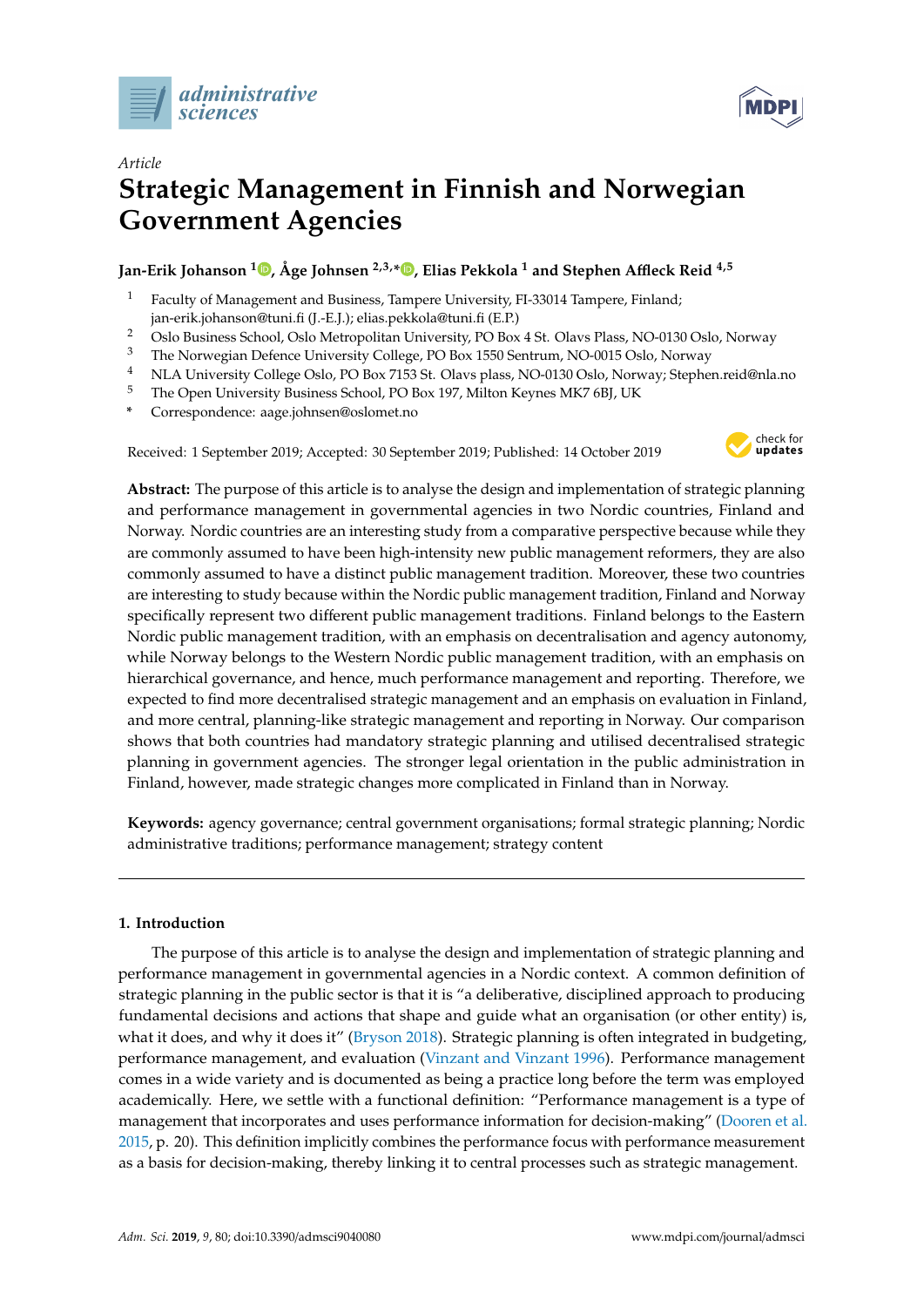Much of the research on strategy in the public sector has revolved around questions related to the diffusion and applicability of management models that many perceive as originating largely in the private sector to the public sector context [\(Alford and Greve](#page-16-2) [2017;](#page-16-2) [Hansen and Ferlie](#page-17-0) [2016\)](#page-17-0). Many public agencies at all levels of government fail to develop and implement strategy, and to manage performance effectively [\(Poister](#page-18-0) [2010\)](#page-18-0). The design and implementation of strategic planning and performance management is, therefore, an important issue for government agencies. Much of the empirical research on strategic planning and management has, however, been conducted in Anglo-American and local government contexts [\(Walker](#page-19-1) [2013\)](#page-19-1). Given different national administrative traditions, we expect much diversity in strategic planning management, in particular in central government. There is, therefore, a need for more knowledge on the diffusion and applicability of strategic planning and management outside the Anglo-American and local government contexts.

Governance, including strategic planning and performance management, in Nordic countries is particularly interesting for policymakers and practitioners to study because countries within "the Nordic Model" consistently score high in international rankings on dimensions such as rule of law, transparency, low corruption, high trust, equality, and government effectiveness [\(Fukuyama](#page-17-1) [2014;](#page-17-1) [Rothstein](#page-19-2) [2011\)](#page-19-2). The Nordic countries are also interesting to study from a comparative perspective because while they are commonly assumed to have been high-intensity new public management reformers [\(Hood](#page-17-2) [1995\)](#page-17-2), they are commonly assumed to also have a distinct public management tradition [\(Pollitt and Bouckaert](#page-18-1) [2017\)](#page-18-1).

In this article, we compare strategic management in governmental agencies in two Nordic countries, Finland and Norway. These countries are interesting to study because within the Nordic public management tradition, Finland and Norway represent two different public management traditions [\(Öberg and Wockelberg](#page-18-2) [2016\)](#page-18-2). Finland and Sweden belong to the Eastern Nordic public management tradition, with an emphasis on decentralisation, while Denmark and Norway belong to the Western Nordic public management tradition, with an emphasis on hierarchical governance and much performance management and reporting. Therefore, we expected more central, planning-based, short-term strategic management, with an emphasis on performance management, in Norway than in Finland, and also expected more decentralised and long-term strategic management and more emphasis on evaluation in the Finnish government.

In order to compare the governmental strategic management systems in these two countries, we employed the New Zealand model of integrated strategic planning and performance management [\(Boston and Pallot](#page-16-3) [1997\)](#page-16-3) as an ideal model (in a Weberian sense). This model shares many core assumptions with the normative strategic planning models [\(Bryson](#page-16-0) [2018\)](#page-16-0) that originated in theory developed from Anglo-American contexts, such as North America and the UK. Moreover, since a similar model has been used previously in small countries like our focal countries, it is a compelling benchmark for our case study of the two Nordic countries. Our comparison of the two cases shows that both countries had mandatory strategic planning, as expected for high-intensity new public management reformers, but, unexpectedly, both countries utilised decentralised strategic planning in the government agencies. The tradition of a stronger legal orientation in the public administration in Finland made strategic changes more complicated in that country than in Norway, contrary to what we expected based on the emphasis on decentralisation and agency autonomy in the Eastern Nordic public management tradition. In Norway, the Western Nordic public management traditional emphasis on hierarchical governance could be related to the practice of a strong emphasis on agency governance by performance management and the practice of formally less-binding agency strategic planning. The implications of these findings are that different national public management traditions and performance management regimes impact how strategic management is utilised in government and within countries that are often assumed to be distinct from a comparative perspective.

The rest of this article is outlined as follows: Section [2](#page-2-0) first the central strategic management concepts and then reviews empirical studies on strategy in central government and agencies. Section [3](#page-7-0) documents the research design and data. Section [4](#page-8-0) compares the design and implementation of the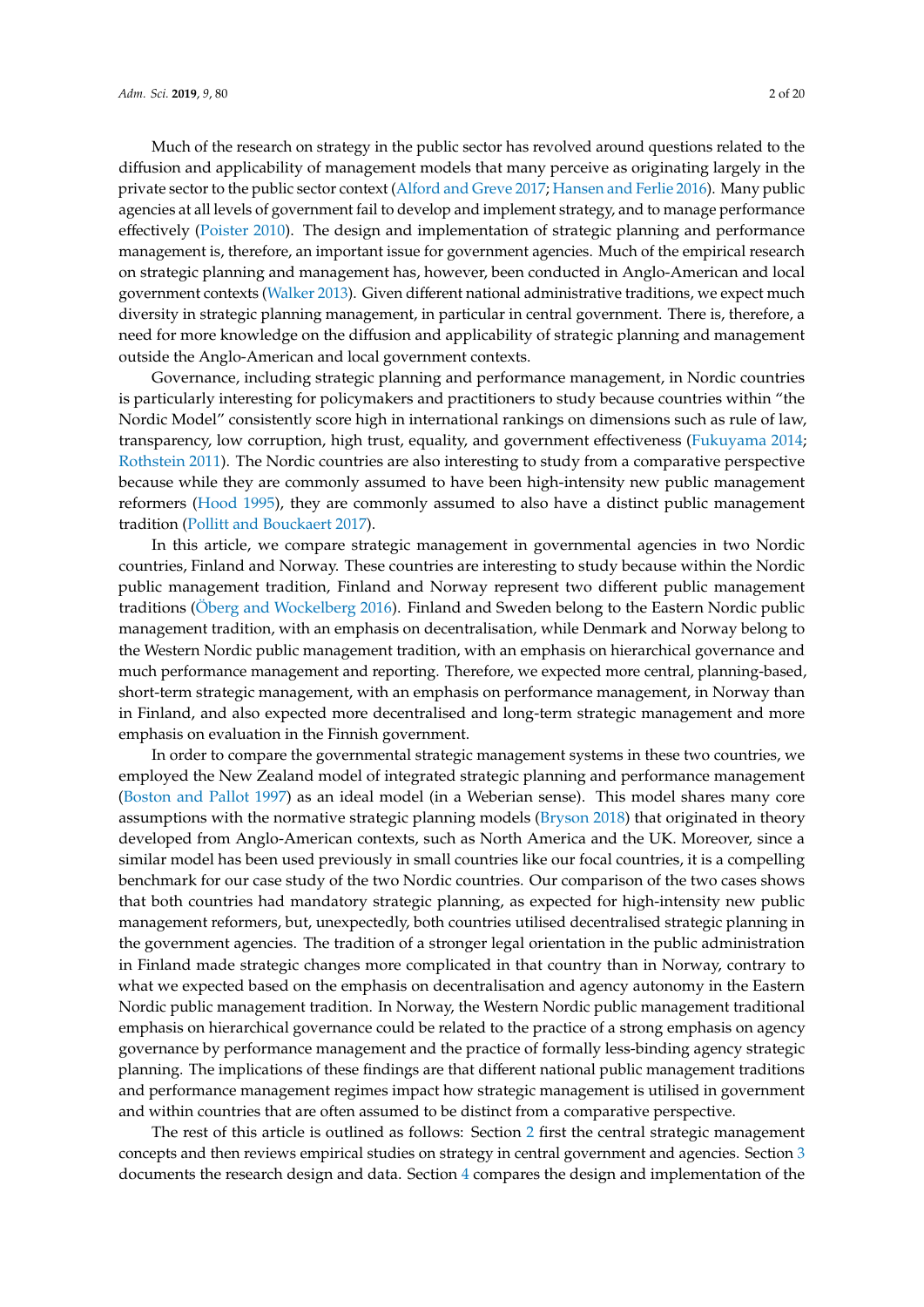strategic planning and performance management in government in Finland and Norway. Section [5](#page-15-0) discusses the findings, and concludes.

## <span id="page-2-0"></span>**2. Literature Review: Strategic Management in Central Government**

# *2.1. Strategic Management in the Public Sector*

Strategy is a multi-dimensional concept. Therefore, we first discuss a few definitions related to the concept of strategy in public sector organisations.

[Ervin](#page-16-4) [\(1992\)](#page-16-4) conceptualised strategic planning in line with the traditional strategy conceptions of alignment [\(Bracker](#page-16-5) [1980\)](#page-16-5) by stating that "the fundamental idea of strategic planning is that the institution may need to be organizing itself for operations in some future environment very different from that of today" [\(Ervin](#page-16-4) [1992,](#page-16-4) p. 539). [Ronda-Pupo and Guerras-Martin](#page-18-3) [\(2012\)](#page-18-3) argued that the focus in strategy has shifted from the organisation's (firm's) achievement of goals to its improvement in performance, a shift that also has been evident in public sector strategy [\(Moore](#page-18-4) [1995;](#page-18-4) [Mulgan](#page-18-5) [2009;](#page-18-5) [Joyce](#page-17-3) [2017\)](#page-17-3).

In a national survey of the use of strategic planning in government agencies, Berry and Wechsler defined strategic planning as "( . . . ) a systematic process for managing the organization and its future direction in relation to its environment and the demands of external stakeholders, including strategy formulation, analysis of agency strengths and weaknesses, identification of agency stakeholders, implementation of strategic actions, and issue management" [\(Berry and Wechsler](#page-16-6) [1995,](#page-16-6) p. 159).

Mulgan defined public strategy as "the systematic use of public resources and powers, by public agencies, to achieve public goals" [\(Mulgan](#page-18-5) [2009,](#page-18-5) p. 19). This definition, being utterly instrumental, is relevant in our case, especially concerning the integration of public goals as an element of strategising. The surrounding environment comes into account when we ask how strategic planning and performance management contribute to the setting of public goals and the implementing of public policies.

A different take on the definition of strategy is found in [Walker et al.](#page-19-3) [\(2010\)](#page-19-3), which distinguishes between strategy processes and strategy content: "Strategy processes are concerned with how objectives and actions are selected and thereby encapsulate the internal dynamics of decision-making in public organizations, and strategy content refers to an organization's approach to service delivery" [\(Walker et](#page-19-3) [al.](#page-19-3) [2010,](#page-19-3) p. 731). This definition underlines internal processes and seems to presuppose a high level of strategic autonomy in the organisation. Whether this is applicable in our context remains to be seen.

Different definitions highlight different aspects of the use of strategic management in public organisations: "strategic planning", "public strategy", "strategy processes", and "strategy content", including using management tools. The conceptual diversity reveals the need to envision a larger, more integrative picture of how these perspectives fit in. Most relevant for this study is to view strategic management in relation to the governmental performance management system and administrative traditions.

One aim of strategic planning is to influence performance, and thus it is often conducted in relation to performance management. There is a substantial complexity linked to performance management in the public sector [\(Bruijn](#page-16-7) [2007;](#page-16-7) [Moynihan](#page-18-6) [2008\)](#page-18-6). Which results one shall measure, and for whom, what kind of efficiency is desired in public agencies, and how to measure public value [\(Pollitt and](#page-18-1) [Bouckaert](#page-18-1) [2017\)](#page-18-1) are just a few of the many challenging and relevant questions. However, focusing more on the theme of strategic management, such questions fall outside the scope of this study. See, for example, [Pollanen et al.](#page-18-7) [\(2017\)](#page-18-7), discussed below, for an analysis of performance measures used in strategic management.

#### *2.2. Administrative Traditions*

A central premise for our study is that different administrative traditions may have important imprints on public policy and the usage of governmental strategic planning, as well as the implementation and design of performance management. While new public management theory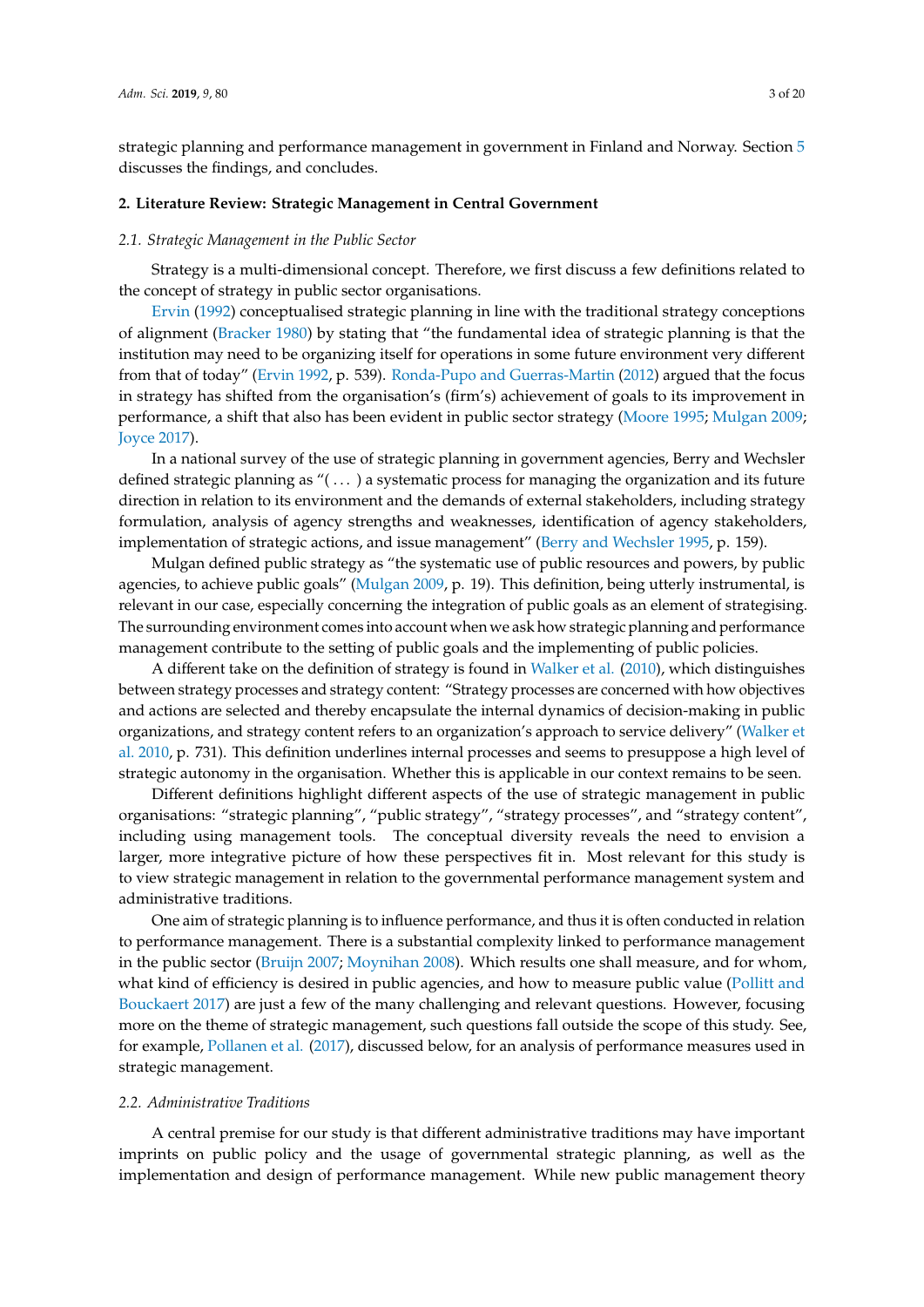[\(Hood](#page-17-2) [1995\)](#page-17-2) implies that strategic planning and management could be expected to have been similarly, or at least extensively, adopted in the Nordic countries, and that the public management cultures in both countries are relatively similar [\(Hood](#page-17-4) [1998;](#page-17-4) [Verhoest](#page-19-4) [2011\)](#page-19-4), different Nordic public management traditions may imply differences in strategic planning and management between the Nordic countries.

Administrative tradition is "an historically based set of values, structures and relationships with other institutions that defines the nature of appropriate public administration within society" [\(Peters](#page-18-8) [2008,](#page-18-8) p. 118). There are several such administrative traditions in Europe, such as Anglo-Saxon, Continental European, Nordic and Eastern European [\(Pollitt and Bouckaert](#page-18-1) [2017\)](#page-18-1). Administrative traditions are related to the political and administrative culture within a given society.

The Eastern Nordic administrative tradition, commonly associated with Sweden and Finland, is characterised by restrictions on modes of steering and state authority control in collegial governmental decision-making [\(Öberg and Wockelberg](#page-18-2) [2016\)](#page-18-2). The Swedish public administration, in particular, is organised differently than in the other Nordic countries. The Swedish ministries are not expected to control the agencies to the same extent as in the Western Nordic administrative tradition. Hence, the Swedish agencies enjoy a more autonomous position than in Denmark and Norway. Finland falls somewhere between the Norwegian and Swedish cases with semi-autonomous agencies, but with ministerial accountability [\(Greve et al.](#page-17-5) [2016\)](#page-17-5).

The Western Nordic tradition associated with Denmark, the Faroe Islands, Norway and Iceland implies significant ministerial administration (the "ministerial model"). This tradition allows for a high degree of spontaneous individual ministerial steering of the state authorities [\(Öberg and Wockelberg](#page-18-2) [2016\)](#page-18-2). In Norway, for example, the Parliament traditionally holds only the ministers to account. This is also common in Denmark, but in Denmark the agencies may also be held to account.

How strategic planning and management relates to the Eastern and Western Nordic administrative traditions is an unknown issue we explore in this study. First, we review some empirical studies of strategic planning in central government and agencies.

# *2.3. Research on Strategic Planning and Management in Central Government and Agencies*

Previous studies of strategy in agencies include several single- and multi-case national case studies [\(Wechsler and Backo](#page-19-5)ff [1986;](#page-19-5) [Ervin](#page-16-4) [1992;](#page-16-4) [Boston and Pallot](#page-16-3) [1997;](#page-16-3) [McHugh](#page-17-6) [1997;](#page-17-6) [Roberts](#page-18-9) [2000;](#page-18-9) [Llewellyn and Tappin](#page-17-7) [2003;](#page-17-7) [Barzelay and Campbell](#page-16-8) [2003;](#page-16-8) [Johanson](#page-17-8) [2009;](#page-17-8) [Tama](#page-19-6) [2015a,](#page-19-6) [2015b,](#page-19-7) [2018\)](#page-19-8), some international comparative case studies [\(Proeller](#page-18-10) [2007\)](#page-18-10), a case study of strategy-making in two EU agencies [\(Ongaro and Ferlie](#page-18-11) [2019\)](#page-18-11), and some large-N studies of local and central agencies mainly from North America [\(Chun and Rainey](#page-16-9) [2005;](#page-16-9) [Elbanna et al.](#page-16-10) [2016;](#page-16-10) [Pasha et al.](#page-18-12) [2018;](#page-18-12) [Carrigan](#page-16-11) [2018\)](#page-16-11).

In the early 1980s, [Wechsler and Backo](#page-19-5)ff [\(1986\)](#page-19-5) studied four agencies in one U.S. state and identified four distinct strategies that the agencies used (developmental, transformational, protective and political), including the environmental, institutional, political, financial and administrative factors that influenced these strategies. These four strategies have some similarities with the four strategic types that [Miles and Snow](#page-17-9) [\(1978\)](#page-17-9) developed in their generic strategy framework, which has had much influence on later research in public sector strategy [\(Boyne and Walker](#page-16-12) [2004;](#page-16-12) [Meier et al.](#page-17-10) [2007;](#page-17-10) [Walker](#page-19-1) [2013\)](#page-19-1). This research shows that the concept of the content of strategies is relevant in explaining the design and implementation of strategic planning in government.

[Ervin](#page-16-4) [\(1992\)](#page-16-4) analysed 25 U.S. agency plans using the common public-sector strategic planning model and found that the studied agencies commonly had mission statements, environmental scans and organisational analyses, and he identified strategic issues and strategic options. Attention to implementation was less developed, albeit the two most common means for implementation were budgeting and performance evaluation. Some agencies also used a bureau or standing committee in charge of strategic oversight and plan implementation, a means later used, for example, in strategy execution in the UK government [\(Mulgan](#page-18-5) [2009\)](#page-18-5). Many agency managers also stated the importance of top-management commitment. In addition, there was some confusion regarding the difference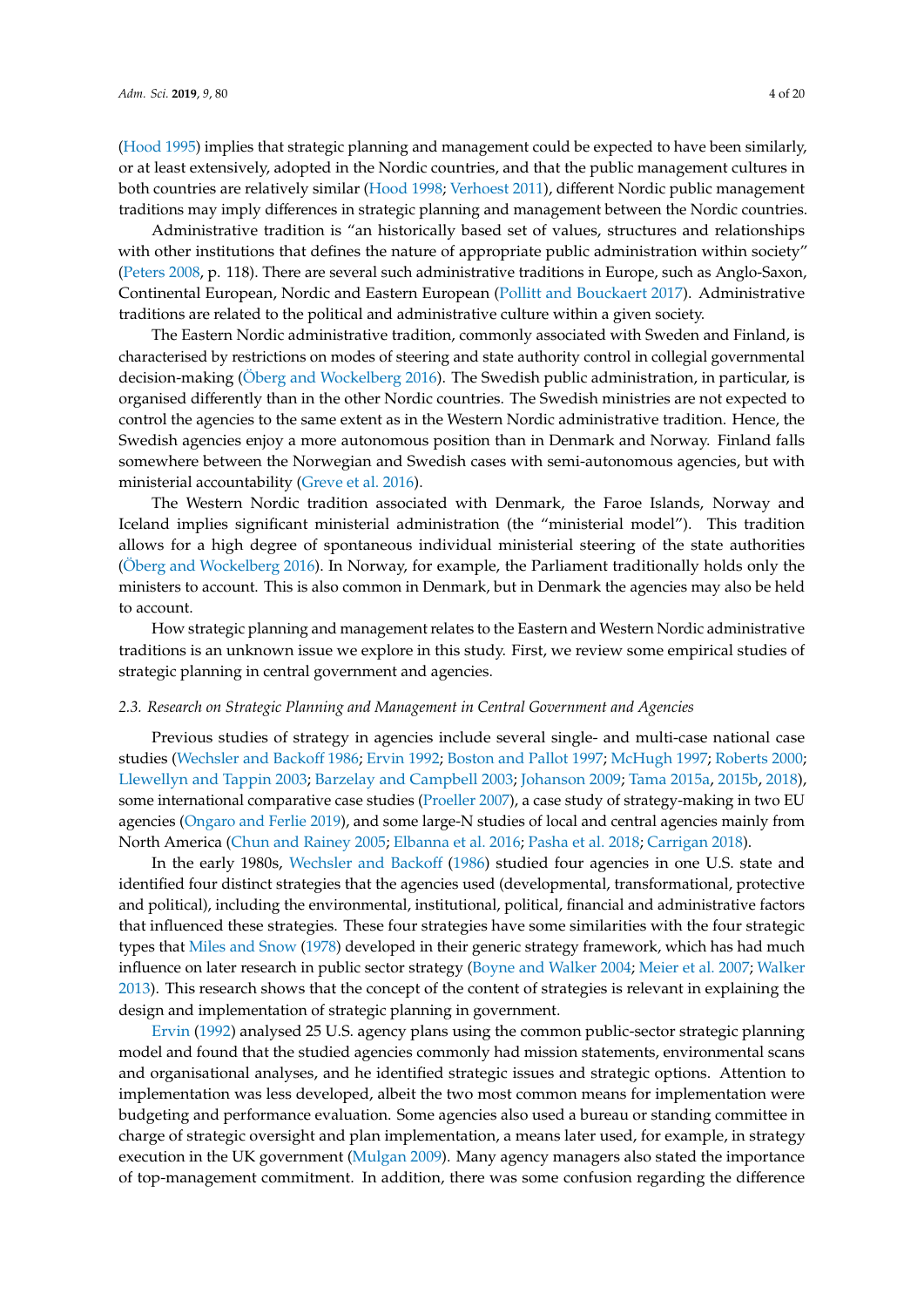between ordinary planning (programming) and strategic planning, such that the strategy processes could be overwhelmed by issues without importance at the institutional level.

Reviewing many of the later empirical studies, it is striking that the content of and challenges in strategic management which [Ervin](#page-16-4) [\(1992\)](#page-16-4) described seem to persist. [McHugh](#page-17-6) [\(1997\)](#page-17-6), for example, used a single-case study of a social security agency in Northern Ireland for arguing that when senior management wants to use strategic management for changing traditional public sector bureaucracies into better-aligned organisations to changing environments in the Next Steps initiative, they must adopt an integrated approach. While the impetus and plans for change may be present, an integrated approach includes communication and time in order to implement the plans and hence improve performance.

While [McHugh](#page-17-6) [\(1997\)](#page-17-6) called for the attention to subordinates (employees) in the UK context, others have called for attention to superiors (politicians) in the U.S. context. In the United States, the Government Performance and Results Act (GPRA) of 1993 required nearly all agencies and government corporations to develop and report strategic plans to Congress by 1997. Based on the pilot studies conducted in the early stage of implementing the system, [Roberts](#page-18-9) [\(2000\)](#page-18-9) concluded that the synoptic model of strategic planning the GPRA championed was a poor fit for many bureaus because "they confront value and stakeholder conflicts, manage cross-cutting programs and experience a high degree of change and instability in their task and general environments" [\(Roberts](#page-18-9) [2000,](#page-18-9) p. 309). Her analysis sums up much of the critique of the rational planning frameworks developed for public sector organisations outside the U.S. context, in particular, for central government organisations, and highlights that public management is dependent on its political environment.

The New Zealand model of integrated strategic planning and performance management is one of the earliest cases reported in the literature and is also a case in point relative to [Roberts](#page-18-9) [\(2000\)](#page-18-9) critique. [Boston and Pallot](#page-16-3) [\(1997\)](#page-16-3) described the New Zealand model of integrated strategic planning and performance management in government, as it was evolving in the mid-1990s. (See also [Horn](#page-17-11) [\(1995\)](#page-17-11) and [Boston et al.](#page-16-13) [\(1996\)](#page-16-13) for analyses of the New Zealand model of public management at that time.) The New Zealand model is interesting, as it is almost a blueprint of a new public management-inspired, textbook version of an ideal integrated, rational, strategic planning model, such as the one described by [Ervin](#page-16-4) [\(1992\)](#page-16-4) and [Bryson](#page-16-0) [\(2018\)](#page-16-0).

The New Zealand model consisted, first and foremost, of three mechanisms: first, prior reforms in accounting and information systems gave politicians and civil servants better information on costs, liabilities and non-financial performance information than using traditional, cash-based accounting systems only; second, the development of a nation-wide governmental strategic vision that integrated the political decision-making with the administrative strategic planning accomplished both a political commitment to long-term planning for outcomes and made clear political priorities prior to the governmental organisations' strategy processes; and third, a devolved government with a clear emphasis on outputs and accountability through policy-devised strategic result areas (SRAs) and organisational objectives, termed key result areas (KRAs), for the public sector agencies to pursue.

Despite—or maybe because—this system closely resembled the conventional wisdom of prudent strategic management, it soon experienced many of the problems that [Roberts](#page-18-9) [\(2000\)](#page-18-9) and many others [\(Van Gunsteren](#page-17-12) [1976;](#page-17-12) [Mintzberg](#page-18-13) [1994\)](#page-18-13) have warned against regarding attempts at implementing rational planning systems in the public sector. The strategic planning system that [Boston and Pallot](#page-16-3) [\(1997\)](#page-16-3) described is still not in use in its original form.<sup>1</sup> The government changed in the 1999 election, and the Labour Party led the new government. The Labour Party was sceptical about the benefits of strategic planning systems for government and did not continue the approach pioneered by the previous National government. There were probably several reasons for the Labour Party's decision; they tended to be sceptical about strategic planning for government seeing it as "managerialist" rather

<sup>1</sup> The description of the strategic planning system in the New Zeland government after 1997 is based on information from personal communication with Iain Rennie August 7th 2019 based on his experience as head of the State Services Commissioner of the New Zealand public service, 2008–2016.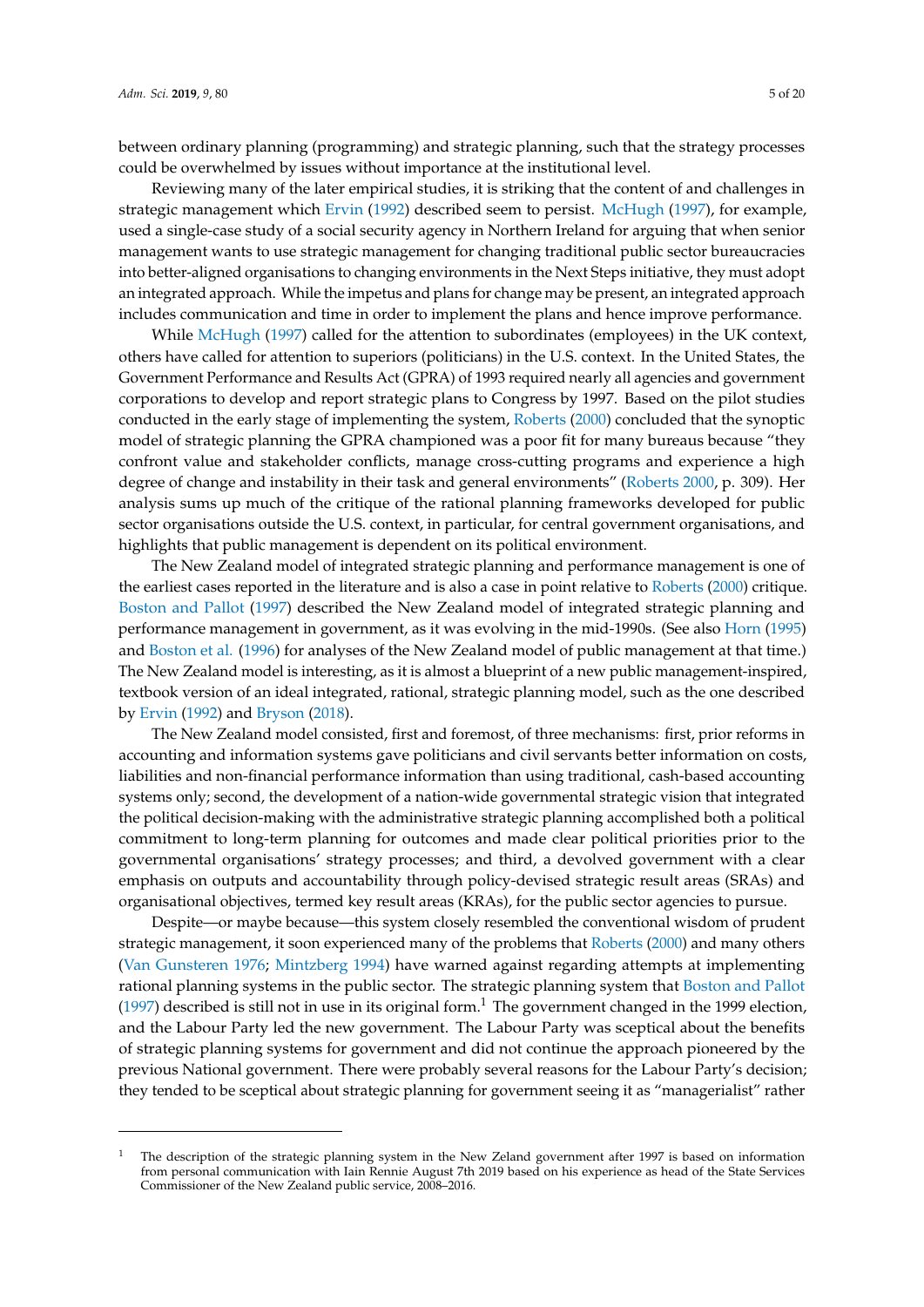than relying on relationship-based approaches to clarify direction and motivate performance. In addition, there were philosophical tensions within the governing coalition, and there was likely a concern that clarifying a government-wide vision could highlight those differences. The Labour Party was in power until 2008 when the National (centre-right) government returned to power. The Better Public Service targets were introduced in 2012 and could be seen as the beginning of rebuilding the strategic planning system. The Labour Party once again discontinued that approach after it returned to office in 2017. For a period in 2018, and at the urging of officials, there was a brief attempt to recreate some kind of strategic planning for government, but it is uncertain if this has gained traction. The New Zealand case illustrates the impact of political context on the design and implementation of strategic planning in government, including the need for top-management commitment and time, in order for such systems to be viable.

[Llewellyn and Tappin](#page-17-7) [\(2003\)](#page-17-7) explored how strategy emerged in the public sector by comparing strategic management in the U.S. and UK. They found that although legislation may require strategies, strategic plans may be dormant documents. This changed when strategic plans were used less for legitimacy and more for external signalling and providing funding, given the increased budget constraints of many public sector organisations. This situation created a dilemma for public managers, as external funders generally want to influence the organisation while public managers want strategic autonomy. Thus, while traditional strategy theory sees strategy as a means for reducing uncertainty and influencing the environment, using strategy may be a trade-off in this respect.

[Chun and Rainey](#page-16-9) [\(2005\)](#page-16-9) analysed goal ambiguity based on a population study of 115 U.S. federal agencies from 1995 to 2000. They developed measures for mission comprehension ambiguity, directive goal ambiguity, evaluative goal ambiguity, and priority goal ambiguity. They found that the last three variables were related to organisational age, financial publicness defined as the proportion of funding from government allocations, competing demands, policy problem complexity and regulatory status in U.S. federal agencies.

The 1990s witnessed a wave of new public management and government reforms affecting strategy in public sector organisations in general. The period also witnessed the demise of the Soviet Union, which caused increased uncertainty for many organisations in the defence sector, as well as opportunities for many governments to trim the size and scope of many such organisations in order to rebalance the public sector. [Barzelay and Campbell](#page-16-8) [\(2003\)](#page-16-8) studied how one big complex organisation, the U.S. Air Force, conducted strategic planning during this period. Barzelay and Campbell distilled four "leverage points" that are important for such organisations to better prepare for the future. These leverage points essentially describe an integrated strategic planning system, with a vision that guides policy foresight, reciprocity between strategic planning and policy, linking planning with human resources (knowledge), and, finally, implementing the policy and strategy. Such an integrated strategic planning system does not guarantee alignment but helps such large, complex organisations to build "capacity for guided incrementalism", meaning that an organisation can better position itself for conflicts and exploit opportunities that will occur than it can without using foresight and strategic planning.

[Proeller](#page-18-10) [\(2007\)](#page-18-10) conducted one of the few available international comparative studies of strategic management for states in an analysis of six countries (Great Britain, New Zealand, Ireland, USA, Finland, and Switzerland). [Proeller](#page-18-10) [\(2007\)](#page-18-10) concluded that the experience and results of strategic management overall were positive, and most of the analysed approaches had been under development for years and became institutionalised. However, enhancing strategic management in public administration was seen to be a long-term and costly process of change, and most of the approaches analysed had a history of five to ten years and were often built on even older reforms. In addition, all the six countries in 2007 saw themselves in the middle of the implementation process, which suggested an even longer process of change overall in order to fully implement strategic management in the state, according to [Proeller](#page-18-10) [\(2007\)](#page-18-10).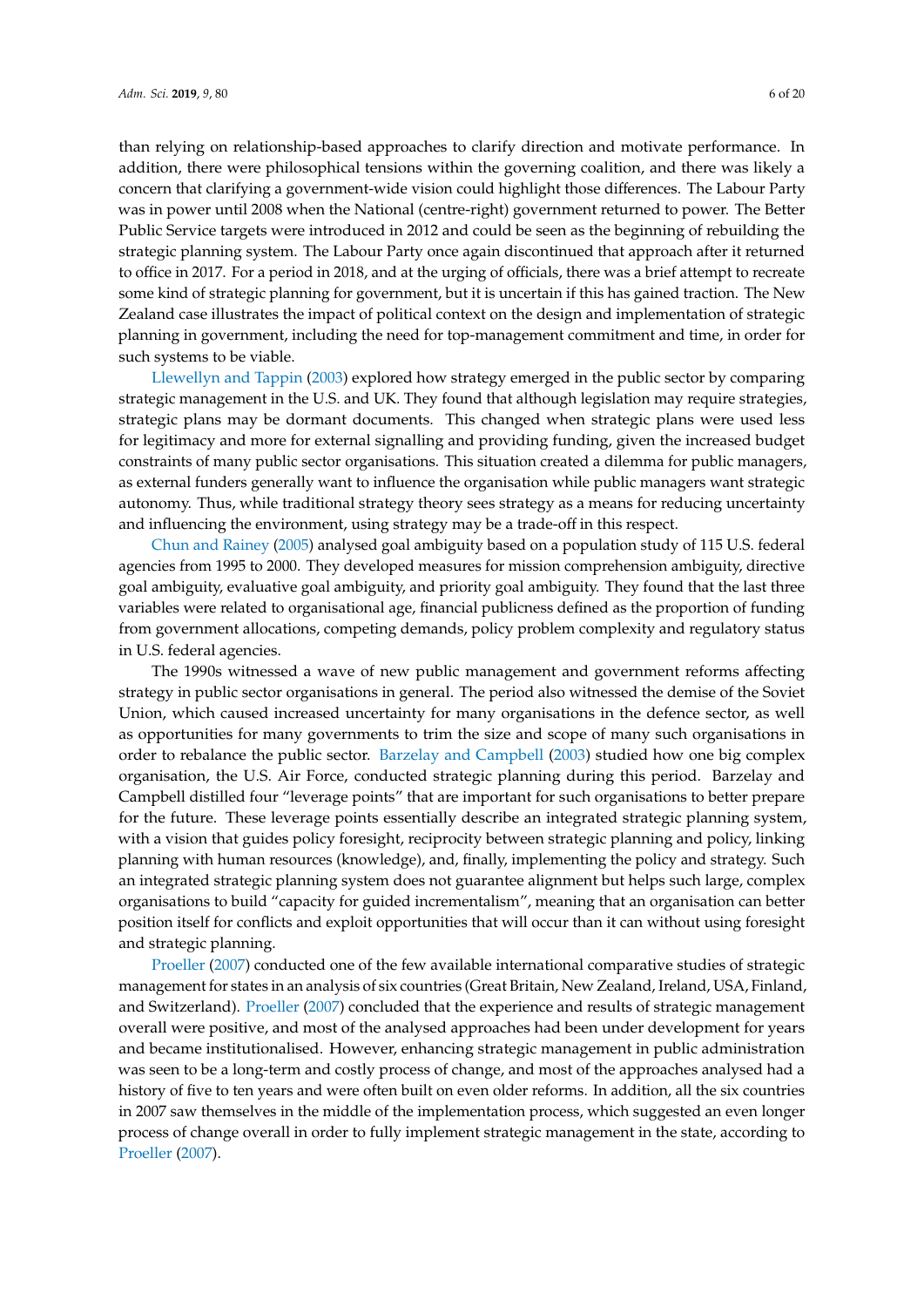[Johanson](#page-17-8) [\(2009\)](#page-17-8) used an organisation-based view of public sector strategy and studied strategy formation in agencies. By using the organisation-based view, his study put public agencies at the centre of the strategic examination. Based on strategic thinking about the agencies' corporate environment, Johanson identified three modes of strategy for public agencies: strategic design, internal strategic scanning and strategic governance. The essence of these strategic modes consists of programming actions (strategic design), combining capabilities (strategic scanning) and the formation of networks (strategic governance). Johanson proposed that these modes embody three distinct strategic orientations relevant in the public sector. By recognising the environment, the management processes internal to the agency and the agency's relationships to others in order to create public value, his framework for strategy in agencies is largely congruent with another well-known contingency theory-based framework [\(Poister et al.](#page-18-14) [2010\)](#page-18-14) that has been used by others in the strategy field [\(George and Desmidt](#page-17-13) [2014\)](#page-17-13). The distinction into strategic design, strategic scanning and strategic governance can be used to separate macro government strategies from those of individual agencies [\(Johanson](#page-17-14) [2019\)](#page-17-14).

In several case studies, [Tama](#page-19-6) [\(2015a,](#page-19-6) [2015b,](#page-19-7) [2018\)](#page-19-8) has analysed strategic planning in the U.S. central (federal) government. He found that agency strategies may be more driven by legislators' needs than by the agencies' desire for new ideas and major changes. Moreover, the practice of strategic planning may be diffused more by imitating than by learning, which may reduce its potential benefits, and it is influenced by networking (collaboration), economic factors (capital investments), political support and legislative mandates. Nevertheless, strategic planning in the form of strategic reviews may be helpful for agency leaders who may find value in the strategic reviews in helping advance incremental changes and aid congressional oversight. This study is based on U.S. institutions and practices but is likely to be relevant also in other contexts, in particular for studies of the blurred distinction between policy-making and strategic planning, which is typical for the public sector, thus attenuating an earlier critique of the merit of GPRA, at least in its early stage. These studies together highlight the importance of taking the political and institutional context into account in analyses of the design and implementation of strategic planning in governmental agencies.

[Elbanna et al.](#page-16-10) [\(2016\)](#page-16-10) studied how strategic planning determines the success of strategy implementation in public service organisations in a wide variety of governmental agencies, including some federal agencies in Canada. Notable findings were the importance of formal strategic planning and management involvement for strategy implementation. Another study from Canada found that strategic performance measures for efficiency and effectiveness were positively related to organisational performance [\(Pollanen et al.](#page-18-7) [2017\)](#page-18-7). Though hardly surprising relative to the conventional wisdom in performance management, the documentation of these often taken-for-granted assumptions are important for justifying the integration of strategic planning with performance management, as in the New Zealand model, for example, which uses aims in strategic results areas (SRAs) and follows up with performance measures for key results areas (KRAs) [\(Boston and Pallot](#page-16-3) [1997\)](#page-16-3).

[Pasha et al.](#page-18-12) [\(2018\)](#page-18-12) studied how local transit agencies aligned their strategy formulation to their environment by their strategic stances. In their analysis of this classical strategy problem, they did not, however, find support for the common propositions that prospectors using logical incrementalism and defenders conducting formal strategic planning perform better.

[Carrigan](#page-16-11) [\(2018\)](#page-16-11) examined a broad set of U.S. federal agencies looking for the effects of competing mandates on agency performance and found that diverse missions impede performance, as expected by conventional wisdom. This is relevant in our context, as (internal) strategic management and (external) performance management can constitute competing mandates, in particular if there are many strategic aims, objectives and targets. This competition could be amplified without a governmental-wide strategic vision or co-ordinated governance, such as in the New Zealand model of integrated strategic planning and performance management.

[Ongaro and Ferlie](#page-18-11) [\(2019\)](#page-18-11) studied two agencies in the EU administration and found usage of strategy processes in non-new public management and public service settings. The de-linking of strategic management from the typical new public management (NPM) context in many Anglo-American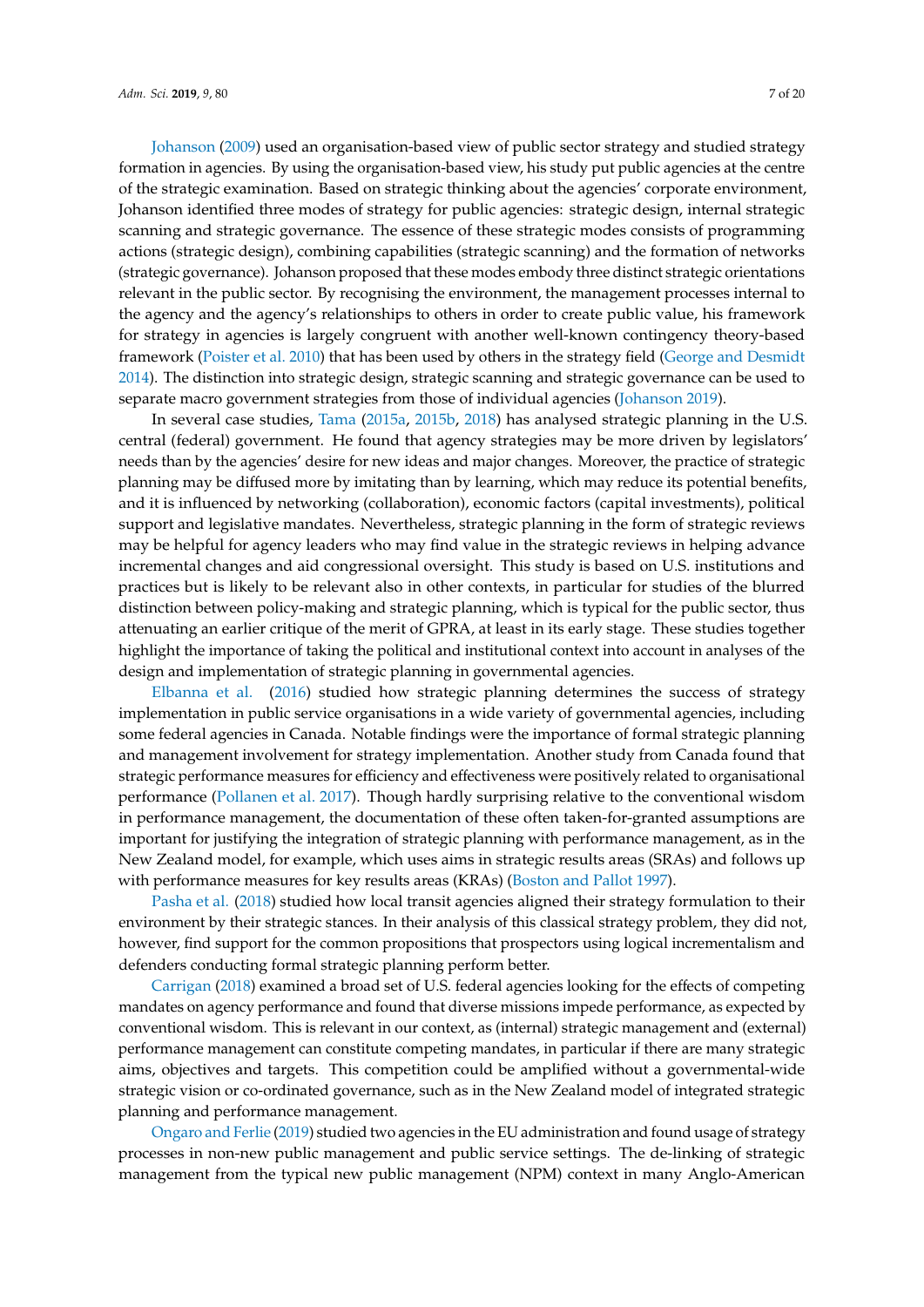countries is relevant for our study because we analyse agencies with strong traditions of the (neo-) Weberian State in the European context [\(Pollitt and Bouckaert](#page-18-1) [2017\)](#page-18-1).

The above reviewed literature reveals some common and evolving themes. The earliest research started by distinguishing the different types of strategic frameworks in public sectors. After the pioneering studies, most of the discussion on strategic management relates to actual planning. However, the overly rationalistic ideas of comprehensive central planning have given way to organisational planning within agencies and other public organisations, which has given strategy discussion a bottom-up flavour. Yet again, many of the public sector reforms such as agencification, decentralisation and the emergence of multi-level governance in fluid networks, have put forward a need for more integrated governments. Here, strategic management may serve as a powerful co-ordination and controlling device which aims to provide coherence in national policies rather than to achieve any comprehensive design.

#### *2.4. Research Propositions*

Based on the review of the literature, we developed three research propositions. [Hood](#page-17-2) [\(1995,](#page-17-2) p. 106) argued in his "motive-and-opportunity" proposition "that countries in the "Swedish way" box (like the U.K., France, the Scandinavian countries and possibly the Netherlands) would be the type most prone to make rapid strides toward the development of NPM in the 1980s". Many countries mandated strategic planning and performance management in government in the 1980s and 90s, including Finland and Norway. Some have argued that at least some of the Nordic countries have been slow to implement radical NPM-reforms [\(Olsen](#page-18-15) [1996\)](#page-18-15) but recent empirical research shows that the Nordic countries have been high-intensity, albeit pragmatic and results-oriented, new public management reformers, including strategic planning and performance management [\(Greve et al.](#page-17-15) [2019\)](#page-17-15). We, therefore, have expected strategic planning to have been widely adopted in the central government agencies in the Nordic countries.

**Proposition 1.** *Strategic planning has been widely adopted in the central government agencies in the Nordic countries.*

Moreover, Finland and Norway have relatively similar—in an international context—public management cultures [\(Verhoest](#page-19-4) [2011\)](#page-19-4), and both countries belong to the Nordic administrative tradition, with emphasis on the rule of law, transparency and decentralisation [\(Pollitt and Bouckaert](#page-18-1) [2017;](#page-18-1) [Greve](#page-17-15) [et al.](#page-17-15) [2019\)](#page-17-15), which should imply relatively similar strategic planning and performance management systems. Finland and Norway differ, however, by belonging to the Eastern and Western Nordic public management traditions, respectively [\(Öberg and Wockelberg](#page-18-2) [2016\)](#page-18-2). We, therefore, have expected Finland to have a more decentralised system and to emphasise long-term planning and evaluation the most, and we expected Norway to have the most hierarchically steered system and therefore to emphasise short-term organisational control and performance management the most.

**Proposition 2.** *Finland has a decentralised strategic management system emphasising long-term planning and evaluation.*

**Proposition 3.** *Norway has a hierarchical steering system emphasising short-term organisational control and performance management.*

# <span id="page-7-0"></span>**3. Research Design and Data**

We chose a comparative case-design [\(Yin](#page-19-9) [2013\)](#page-19-9), with an emphasis on describing the design and implementation of the governmental strategic planning and performance management systems in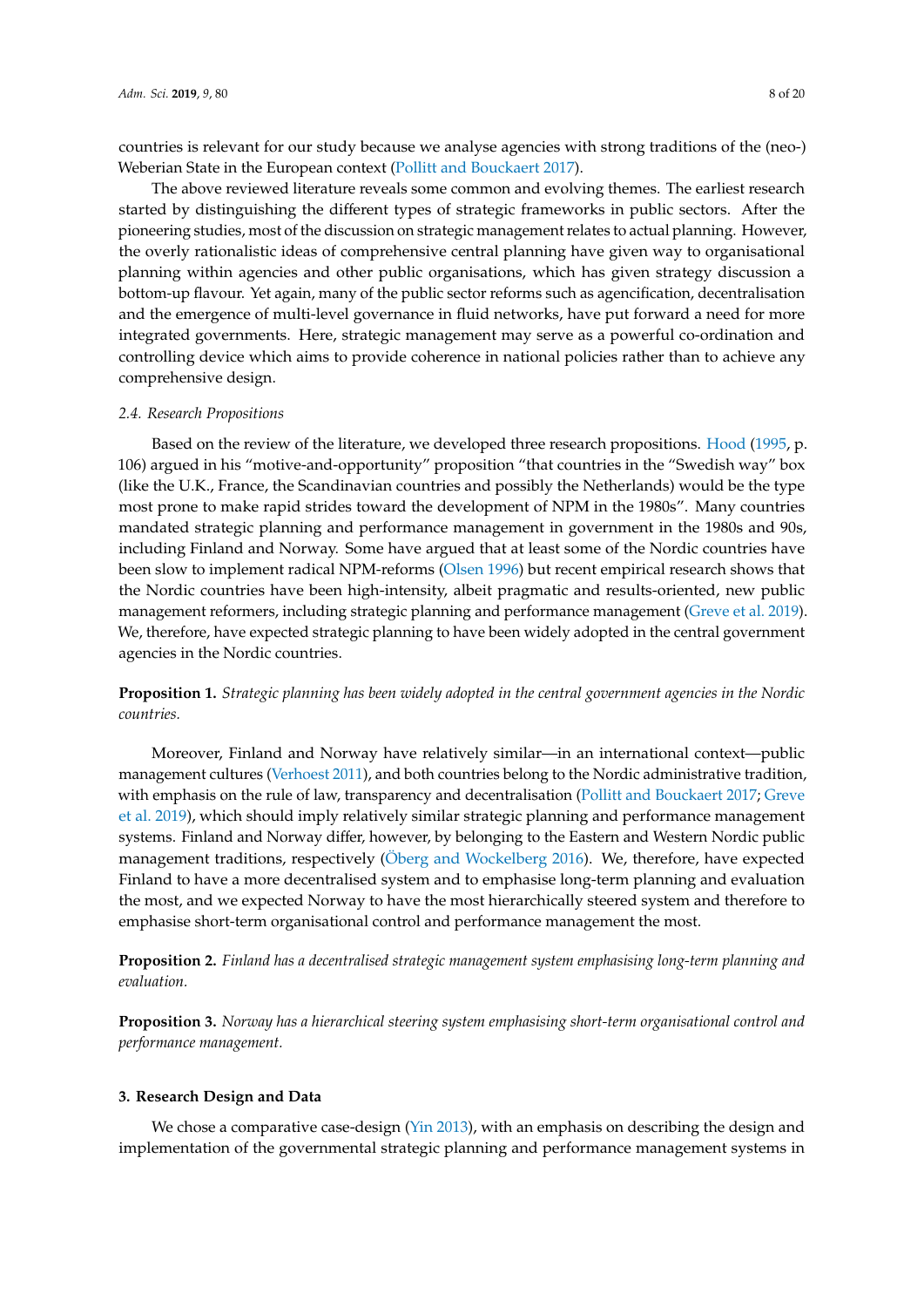Finland and Norway between 2013 and 2019. Because the government systems and availability of data were different in the two countries, we pursued different data collection strategies for each country.

In Finland, the analysis was mostly based on the documents steering the strategic management, rather than the actual strategic plans. In practice, ministries consider strategy documents internal to the agencies, and ministries do not make them publicly available as part of the performance dialogue. The strategy documents can be obtained only from the webpaeges of individual agencies. We therefore took the instructions in the regulations for the strategic management, as well as operational and financial reporting for the government agencies, as our point of departure. The latest annual reports, multi-year planning documents, and the Government Programme were used as first-hand material. In the description of the strategic positioning of the agencies, we relied on an administrative survey on the nature and scope of the duties of government agencies, which therefore deviates from the strategy typology of the [Miles and Snow](#page-17-9) [\(1978\)](#page-17-9) framework used in the analysis of the Norwegian case.

In Norway, the data were collected by content analysis [\(Krippendor](#page-17-16)ff [2019;](#page-17-16) [Rapley](#page-18-16) [2007\)](#page-18-16) predominantly of the ministries' letters of allocation, the agencies' formal strategic plans encompassing the year 2017, where these were available, and the agencies' annual reports for 2017, published in 2018 [\(Reid](#page-18-17) [2019\)](#page-18-17). Other data were retrieved from the Norwegian Centre for Research Data. We studied all the 61 governmental agencies as of 1.1.2017 [\(NSD](#page-18-18) [2018\)](#page-18-18). We categorised the agencies' strategic content by employing the [Miles and Snow](#page-17-9) [\(1978\)](#page-17-9) strategic types framework, adapted to a public sector context by [Boyne and Walker](#page-16-12) [\(2004\)](#page-16-12), to the content analysis of strategic plans.

# <span id="page-8-0"></span>**4. Comparing Strategic Planning and Performance Management in Finnish and Norwegian Agencies**

[Boston and Pallot](#page-16-3) [\(1997\)](#page-16-3) described the New Zealand model of integrated strategic planning and performance management in government as it was evolving in the mid-1990s. Albeit the strategic planning system that [Boston and Pallot](#page-16-3) [\(1997\)](#page-16-3) described is no more in use in its original form, the New Zealand model is interesting to use as an ideal model (in a Weberian sense) and can, therefore, serve as a benchmark for comparing different systems, including the systems in Norway and Finland that we analyse.

The New Zealand model consisted, as earlier mentioned, of three mechanisms: First, prior reforms in accounting and information systems. Second, the development of a nation-wide governmental strategic vision. Third, a devolved government, with a clear emphasis on outputs and accountability. We conceptualise these as governmental structure and public sector reforms, strategic planning and performance management. Using [Boston and Pallot](#page-16-3) [\(1997\)](#page-16-3) description of the strategic planning and management system in New Zealand in the late 1990s—although later abolished—as an ideal type, we can discuss the results from the Finnish and Norwegian case in relation to the three important traits of this model.

Table [1](#page-9-0) summarises the main traits of the governmental structures, strategic planning and performance management, used in Finland and Norway, as outlined above.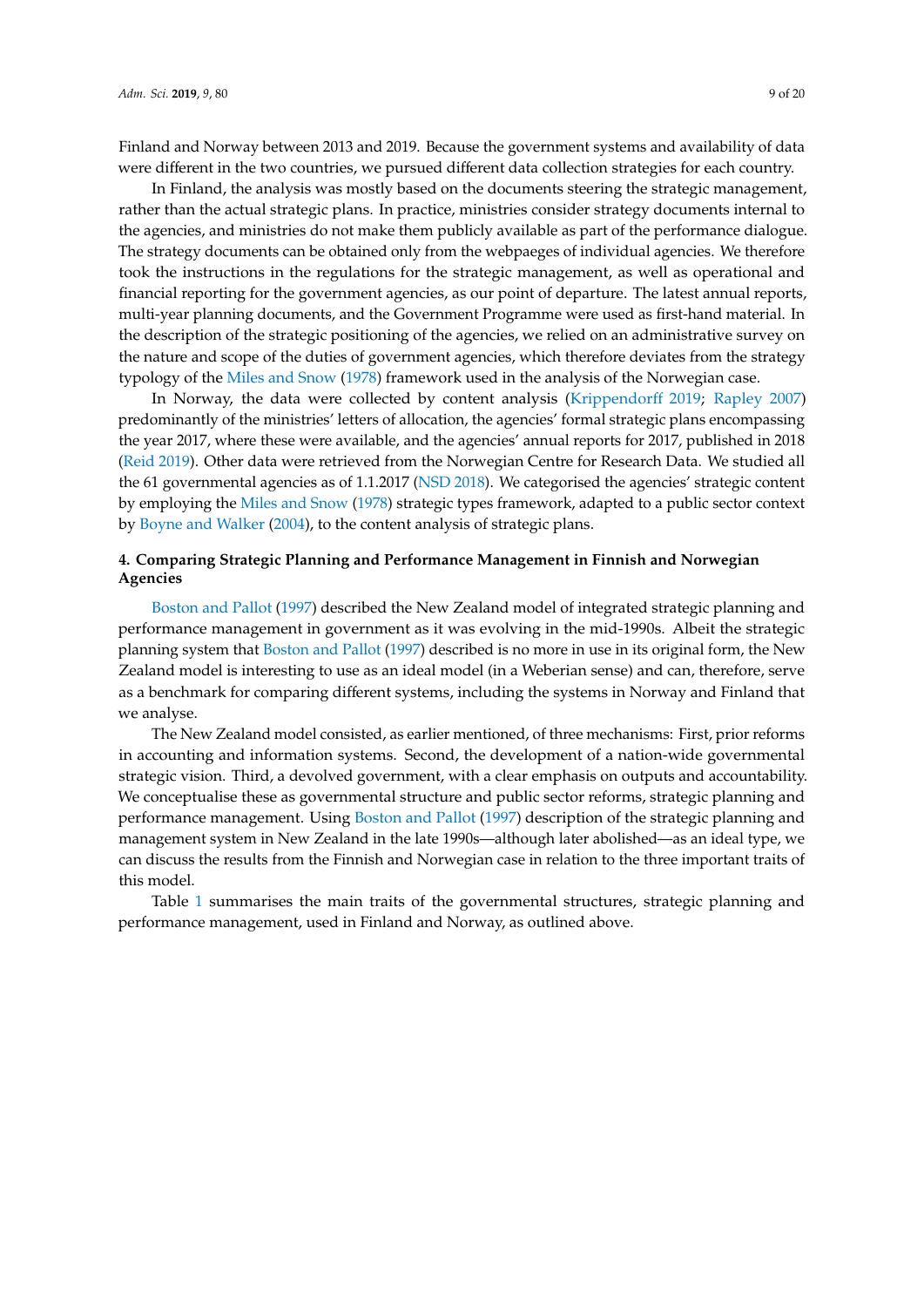<span id="page-9-0"></span>

|                                                   | Finland                                                                                                                                                                                                                                                                                      | Norway                                                                                                                                                                                                                                         |
|---------------------------------------------------|----------------------------------------------------------------------------------------------------------------------------------------------------------------------------------------------------------------------------------------------------------------------------------------------|------------------------------------------------------------------------------------------------------------------------------------------------------------------------------------------------------------------------------------------------|
| Governmental structure                            |                                                                                                                                                                                                                                                                                              |                                                                                                                                                                                                                                                |
| The central governmental structure (as of 2018)   | 20 cabinet ministers<br>12 ministries<br>61 central agencies (+28 regional, and 68 local agencies)<br>73,132 full-time equivalents (FTE)                                                                                                                                                     | 19 cabinet ministers<br>14 ministries<br>61 agencies<br>292,121 full-time equivalents (FTE)                                                                                                                                                    |
| Reform efforts <sup>1</sup>                       | Reform of the government's regional and local authorities, municipal reforms,<br>central, regional, and social and health care reform efforts                                                                                                                                                | Transfer of specialised care to government, NAV-reform (employment<br>services, social security, and pensions), municipal reform, regional reform, and<br>police reform                                                                        |
| Ease of establishing and terminating agencies $1$ | Can be done only by issuing law if the task of the agency relates to the use of<br>public authority                                                                                                                                                                                          | Can be done according to government decision                                                                                                                                                                                                   |
| Structure of the central government $1$           | Central, regional, and local agencies                                                                                                                                                                                                                                                        | Agencies, net budgeted agencies, and government-owned corporations                                                                                                                                                                             |
| Levels of administration <sup>1</sup>             | Regional and local agencies                                                                                                                                                                                                                                                                  | Some 18 of the 61 agencies have regional functions                                                                                                                                                                                             |
| Government steering $1$                           | Budget control, performance management, right to appoint top management                                                                                                                                                                                                                      | A tendency to broader independence of agencies                                                                                                                                                                                                 |
| Right to issue norms <sup>1</sup>                 | Agencies can have right to issue norms according to law                                                                                                                                                                                                                                      | According to law, ministerial delegation decisions                                                                                                                                                                                             |
| Funding $1$                                       | Mainly budget funding. Funding through fees and charges is possible                                                                                                                                                                                                                          | Mainly budget funding                                                                                                                                                                                                                          |
| Strategic planning                                |                                                                                                                                                                                                                                                                                              |                                                                                                                                                                                                                                                |
| Nation-wide strategic vision                      | Yes, the government programme and budgeting frame orient government in a<br>top-down fashion                                                                                                                                                                                                 | No, but the coalition governments have policy documents (political platforms)                                                                                                                                                                  |
| The strategic planning system                     | A discrepancy between organic top-down government program and<br>bottom-up planning tradition. Mandated performance management mostly<br>aligned with budgeting                                                                                                                              | Mandated and integrated in the performance management and budgeting<br>system. Few regular, national strategies. Foresight every fourth year                                                                                                   |
| Strategic plan mandated/regulated                 | N <sub>0</sub>                                                                                                                                                                                                                                                                               | <b>Yes</b>                                                                                                                                                                                                                                     |
| Format of strategy documents                      | The format of strategy document varies from a web-based visual formulation<br>to a comprehensive strategy document                                                                                                                                                                           | Unstandardised format with variety in use of visions, values, SWOT, aims,<br>and objectives                                                                                                                                                    |
| Central agency formal strategic planning          | 2/3 of the central agencies (ca. 70%) had a formal publicly availeble strategic<br>plan.<br>Mandated operational and financial planning, variety in the strategy<br>formulation                                                                                                              | 41 of 61 agencies (67%) had formal strategic plans in 2017                                                                                                                                                                                     |
| Agencies' strategy content                        | Predominantly defender                                                                                                                                                                                                                                                                       | Predominantly defender                                                                                                                                                                                                                         |
| Strategic management tools                        | Performance prism, Strato model, CAF Framework                                                                                                                                                                                                                                               | Some use of strategic visions, values, and external scanning and internal<br>resources audit (SWOT)                                                                                                                                            |
| Performance management                            |                                                                                                                                                                                                                                                                                              |                                                                                                                                                                                                                                                |
| The performance management system                 | Annual performance agreements and extension to government cycle, annual<br>reporting, and ministerial statements to the reports, explicit strategy<br>documents in regional agencies, annual budgets, performance audits,<br>integrating of performance data in open government ICT platform | Cash-based accounting with modified accrual accounting at the agency level;<br>agency governance with letters of allocation, annual budgets, steering<br>dialogues, annual reporting, and governmental audit emphasising<br>performance audits |

**Table 1.** Governmental structure, strategic vision, and performance management, including strategic planning, in Finland and Norway.

<sup>1</sup> Adapted from [Kettunen et al.](#page-17-17) [\(2016\)](#page-17-17).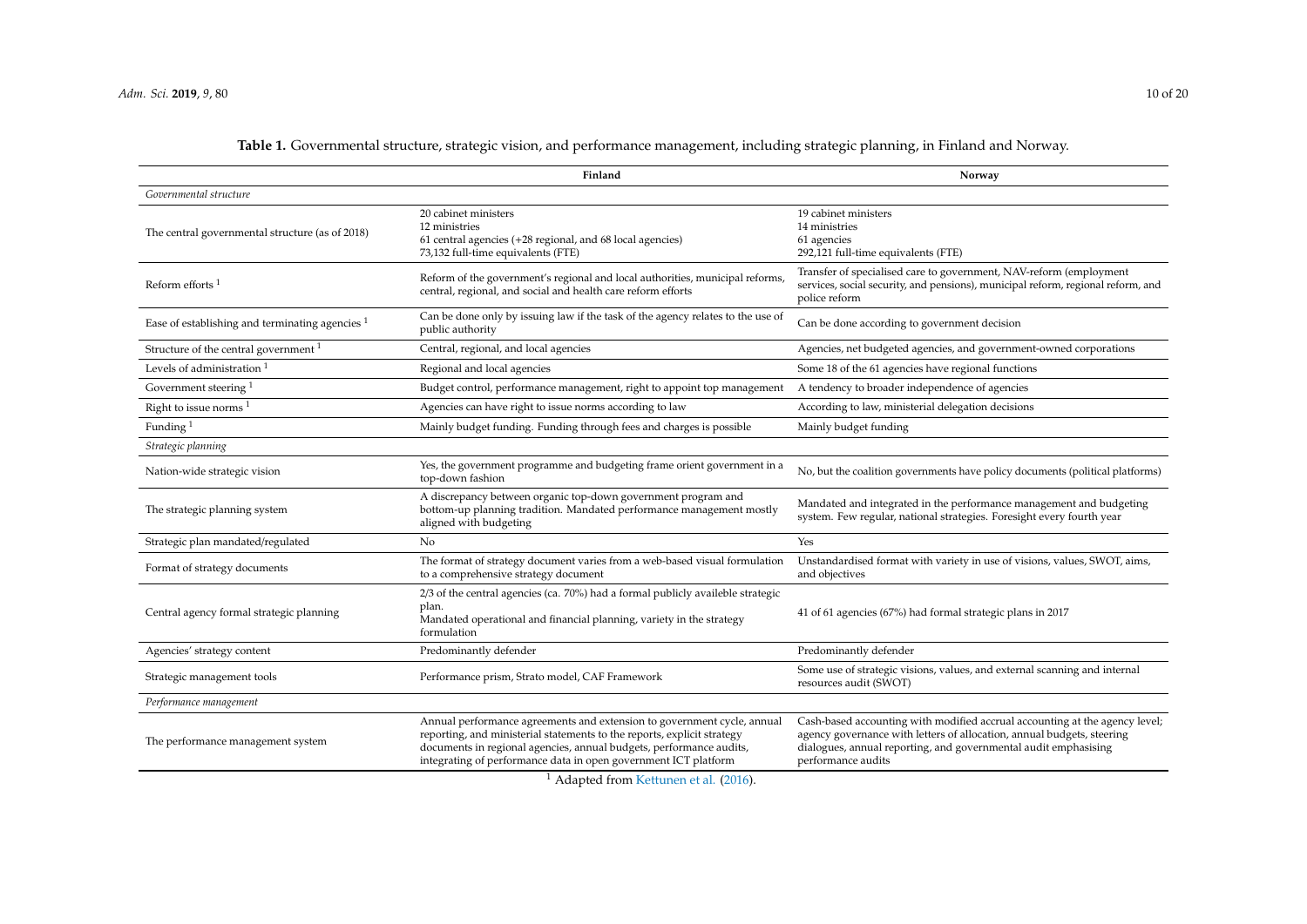#### *4.1. Finland*

*Governmental structure and public sector reforms*. The government is a right-wing majority, three-party coalition (Kansallinen Kokoomus, Centre Party, and the populist True Finns Party) formed in 2015. After the split of the True Finns party in 2017, a True Finns' faction continued in a majority government coalition until its resignation in the Spring of 2019. In 2017, the governmental structure in Finland consisted of 20 ministers, 12 ministries and 61 central government agencies. The personnel measured as full-time equivalents (FTE) of the Finnish central government was small (73,132 FTE) in comparison to Norway (292,121 FTE). (The comparable number for Sweden was 229,400 FTE and for Denmark 174,454 FTE.) The differences in the administrative structures of these countries, however, have significantly influenced these data.

The structure of the agencies was assessed in an administrative report in 2014 [\(Finnish Ministry of](#page-17-18) [Finance](#page-17-18) [2014\)](#page-17-18). Most of the agencies were evaluated in the 12 ministries through assessment of civil servants by two dimensions on a five-point scale. The *scope of the duties* measured the scope of the duties as either broad or narrow. The *nature of the duties* measured to what extent duties related to the use of public authority or provision of public services. Most of the agencies were exercising duties of public authority within a broad scope. In terms of strategy, the largest group presenting legally mandated duties in a broad area of activity should give agencies a rather well-secured position from the whips and whims of changing political constellations. The existence of single-purpose units is seen in the number of agencies in which a narrow scope coincides with the use of public authority. Overall, the Finnish central agencies tended to be multi-purpose units which concentrated on the use of public authority. Another relevant feature was the inexistence of general-purpose service agencies (other service tasks, broad scope of duties). Only recently, this area has been occupied by the establishment of new service centres catering to human resource management and financial services for other government agencies.

*Strategic planning.* The Finnish government did not have a nation-wide strategic vision but had a nation-wide strategic plan called the Government Programme. The previous Finnish government reached an agreement on the Government Programme at the end of May 2015. The Government Programme was described as strategic because it followed the structure of a typical strategy document in identifying strengths (e.g., strong and functional democracy, capacity to invent), weaknesses (e.g., rigid structures, bureaucracy), opportunities (e.g., agile country, free trade) and threats (e.g., international security, lack of European competitiveness). It contained long-term (10-year) goals, as well as goals to be attained, during the electoral term. The document is 34 pages long and includes a 36-page appendix. The Government Programme contained five key strategic areas: (1) strengthening employment and competitiveness; (2) renewing knowledge and education; (3) improving health and well-being; (4) speeding up biotechnology and "cleantech" solutions; and (5) reforming procedures through digitalisation, experimentation, and deregulation. The Government Programme also included social and health reform, the aim to find a solution (with social partners) to increase the Finnish economy's competitiveness by 5%, decreasing the responsibilities of local governments, and reorganising regional authorities and central government. The social and health reform, as well as regional and central government reforms, failed, but contract over competitiveness with social partners was achieved [\(Johanson et al.](#page-17-19) [2017\)](#page-17-19).

The central government agencies in Finland were not required to have strategy documents. Out of 61 central government agencies, approximately two-thirds had formal strategy documents, and one-third had only the planning documents required by law. The quality and content of the strategy documents varied a lot. The documents could, for example, be a picture with short explanations or a comprehensive strategy document, but most of the strategies seemed to be of the defender type. One overall tendency in the variation was observable. Most of the agencies that had judicial mandate and tasks did not have a public formal strategy document available online, while the multi-purpose agencies typically had.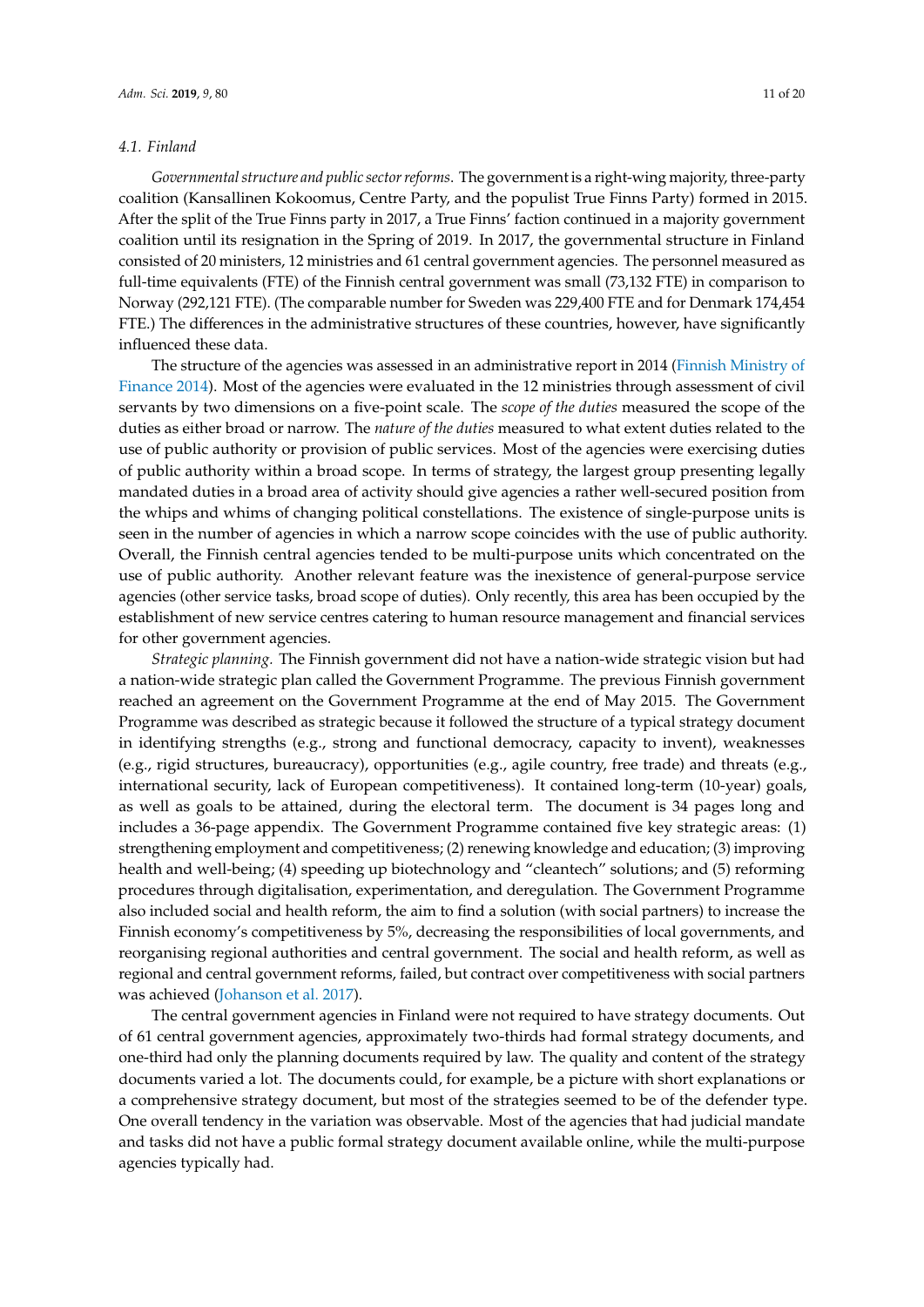*Performance management.* The main steering instruments for guiding agencies comprise of legislation, budget steering, and performance management. The cabinet of ministers appoints the top management of the agencies. Each ministry steers and supervises agencies within its own jurisdiction. The performance management model is based on the goals stated in the Government Programme and its implementation documents. The government sets a ceiling for the government expenses for the whole of the government cycle at the beginning of the government formation. The allocation of the expenses across ministers is controlled through annual frame decisions. These frames serve as guiding documents for the preparation of annual budgets in ministries. In practice, the frame for the government cycle covers four-fifths of the expenses of the government's annual budgets (Governance IV).

One of the peculiarities of the Finnish system is the degree in which the government budget in detail defines the content of performance information of the ministries. It must include a review of the changes in policy and financial environment, information on the activities and outcomes, as well as the changes in the sector, risks, effectiveness and evaluation of societal impacts (State budget decree 1243/1992). Thus, the budget process includes several activities that would be typically associated with strategic planning. In addition to the ministry level information, the state agency (booking unit) level information is defined in the decree.

Budget control and performance agreements between ministries and agencies were the most important parts of the performance management. In the performance agreements, the ministry and the agency make a contract for the performance targets and required resources for the following year. Agencies report on the achievement of the goals in their annual report included in the financial statements. Ministries provide annual reports on the statements of the agencies and report on their own area of operation in the government's annual report. The targets of the agencies and the achievement of the targets, together with financial and personnel reporting, are included in the government public service reporting database (Netra). Basically, the performance agreements include the mission of the agency, a description of the external changes in the environment, and an assessment of the economy, efficiency and effectiveness criteria. In practice, the targets set in the agreements have been inadequate, and ministries have not always set performance targets for the agencies [\(Finnish Ministry of Finance](#page-17-20) [2012\)](#page-17-20).

Government ministries and agencies are required to prepare multi-annual operating and financial plans. In practice, these plans follow the four-year government cycle. However, multi-annual plans of agencies are not approved by ministries, but are considered internal documents to the agencies. In this sense, the strategic planning of agencies is not strictly aligned with the Government Programme or spending frames. Even so, the growing importance of the Government Programme has meant that agencies are encouraged through pilot programs to align their plans according to the strategic management principles by following the content of the Government Programme. In this sense, the operating and financial planning has become a more top-down exercise [\(Finnish Ministry of Finance](#page-17-20) [2012\)](#page-17-20). The centralisation of decision-making powers has proceeded incrementally [\(Virtanen](#page-19-10) [2016\)](#page-19-10).

#### *4.2. Norway*

*Governmental structure and public sector reforms*. The government, a progressive–conservative minority, two-party coalition in 2013–2017, became a majority coalition, four-party government incorporating the Liberal Party in 2017 and the Christian People's Party in 2018. The governmental structure in Norway consisted of 19 ministers, 14 ministries and 61 agencies per 1.1.2018.

Norway lacked full accrual accounting and multi-year budgets, as New Zealand innovated in the 1990s. A modified system blending a cash-based national budget and accounting system and accrual-based agency accounts were in place in Norway, and the system had extensive performance information [\(Lægreid et al.](#page-17-21) [2006\)](#page-17-21), but the performance management system was little integrated with other management tools [\(Askim](#page-16-14) [2015\)](#page-16-14). The emphasis was on the ministries' agency governance,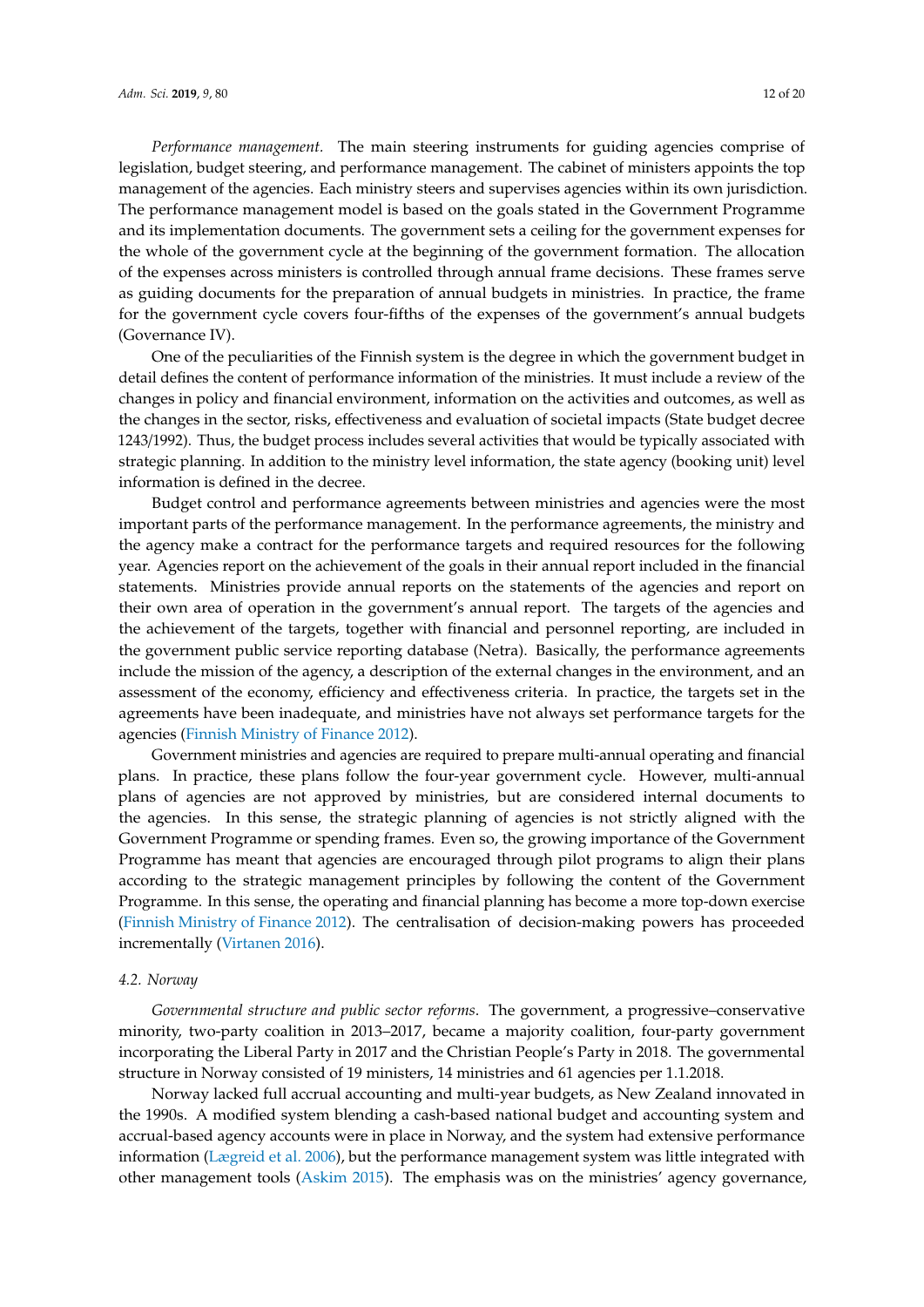involving letters of allocation, annual budgeting, steering dialogues, and annual reporting [\(Norwegian](#page-18-19) [Ministry of Finance](#page-18-19) [2011\)](#page-18-19). Furthermore, Norway has had many pragmatic reforms emphasising improving performance more than cutting costs [\(Greve et al.](#page-17-15) [2019\)](#page-17-15), and the political commitment to the performance management regime has been relatively stable. For example, in 2017, the annual reports in government were standardised [\(Norwegian Government Agency for Financial Management](#page-18-20) [2018\)](#page-18-20).

*Strategic planning.* The Norwegian system lacked a nation-wide strategic vision, but the coalition governments normally produced a document with a shared political platform. The 2013–2017 Government had a political manifesto, the Sundvolden Platform [\(Government of Prime Minister Erna](#page-17-22) [Solberg](#page-17-22) [2013\)](#page-17-22), but there was no nation-wide strategic vision as such. The Sundvolden Platform was a 74-page document outlining the coalition Government's common values and its eight priority areas; it had 16 main chapters for different policies, with more than 200 action points. The Norwegian coalition government's political platform was therefore much larger, had more (political) aims, and was less coherent as a strategy document than the strategic vision in the New Zealand model and the Finnish Government Programme were.

It should be noted here that even though the Norwegian system lacked a nation-wide strategic vision and seemed more tuned into short-term organisational control and annual budgeting and reporting, there were also regular, national long-range (strategic) plans in some policy fields, such as defence, transportation and health care. Other policy fields have their policies, but the strategic planning is left to the agencies, at least formally. In addition, there is a national "perspective report" (*perspektivmelding*) every fourth year (the latest in 2017), with long-term perspectives (foresight) for the Norwegian economy.

The Norwegian government agencies are required to engage in annual planning and longer-term strategic planning. Regulations for financial management in the Norwegian government expresses that "the agencies' management shall plan and develop strategies with a one-year and multi-year perspective adapted to the agency's distinctiveness" [\(Norwegian Ministry of Finance](#page-18-21) [2015,](#page-18-21) p. 29). Also, the annual requirement to give a detailed report on the attainment of performance and financial targets [\(Norwegian Ministry of Finance](#page-18-21) [2015,](#page-18-21) p. 26) constitutes an important institutional determinant for the strategic performance management cycle. Interestingly, the same regulative document also states that letters of allocation shall define "strategic challenges and areas of priority" [\(Norwegian](#page-18-21) [Ministry of Finance](#page-18-21) [2015,](#page-18-21) p. 25). That makes sense from the perspective of annual government steering. However, the lines between the agencies' strategy and the letters of allocation stand in danger of becoming entangled.

Regarding the agencies' formal strategic planning, the definition given in the official guide on performance management in government states that a strategy "shows the major choices which have been made, and changes and improvements which are to be prioritised in the coming years, given political signals and ministerial demands" [\(Norwegian Government Agency for Financial Management](#page-18-22) [2010,](#page-18-22) p. 10). The guide states that the ideal is that performance management should be based on the strategy. The governmental strategic management system in Norway, therefore, requires the agencies to perform strategic analyses, formulate strategic objectives, and produce strategic plans. Forty-one out of the 61 agencies (67%) had agency-wide formal strategic plans, spanning on average 5.2 years. The agency's formal strategic plans contained main goals and derived objectives. These, in contrast to the main aims and objectives in the ministries' letters of allocation in the agency governance, however, were intended to be devised as more long-term oriented. Of the 41 agencies with a formal strategic plan, there was some use of typical strategic management tools. Fifty-nine per cent of the 41 agencies had strategic visions, 51% had values and 34% documented the use of an external scanning and internal resources review (SWOT-analysis) in the formal strategic plan.

Analysis of agency characteristics by formal strategic planning show that the 41 agencies with formal strategic planning consisted of fewer agencies within night watch policy areas (ministries of defence, foreign affairs, justice and treasury) and more agencies within the welfare and globalisation policy areas (ministries of health, social issues, labour, family affairs policy, culture, environment and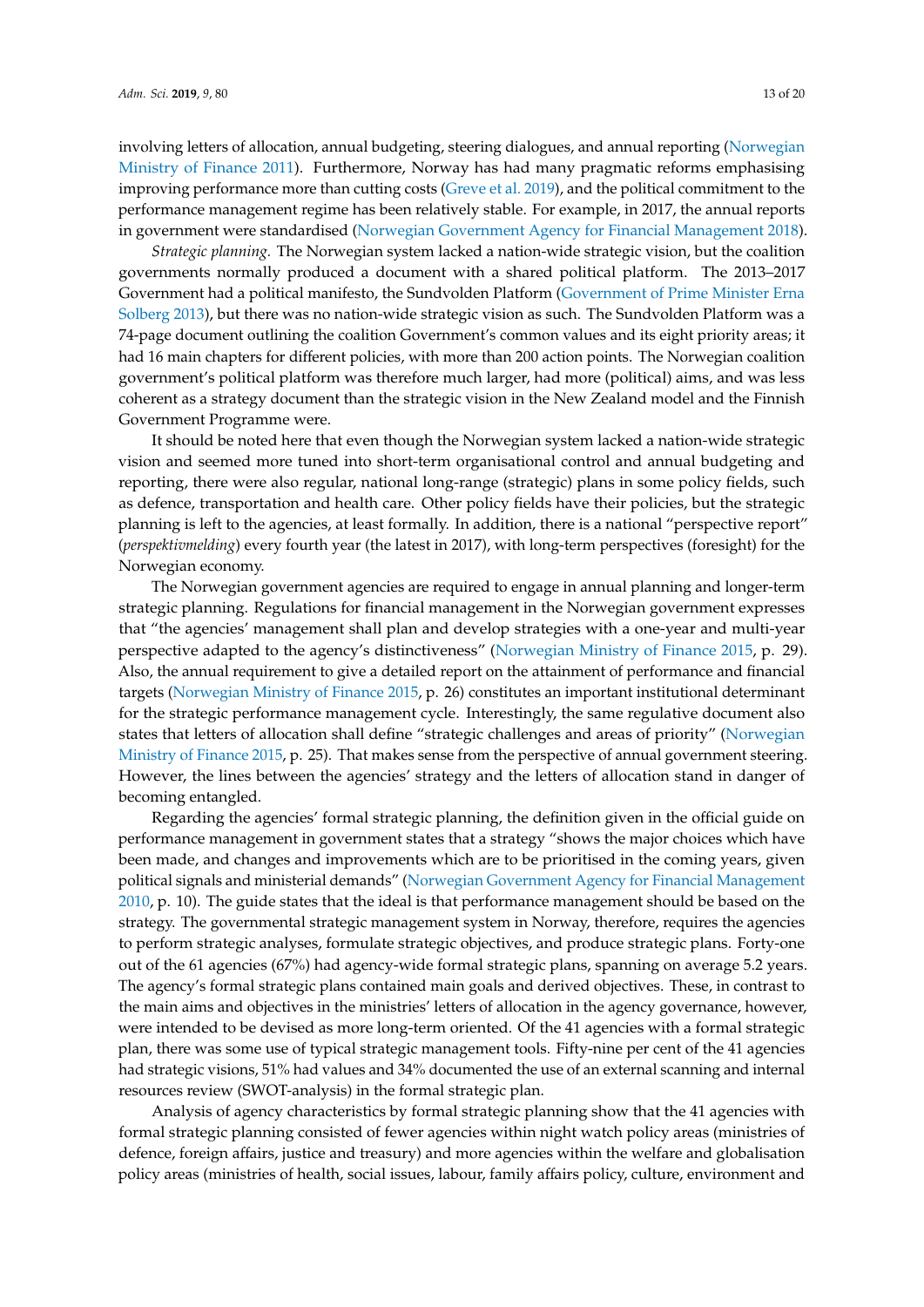climate and immigration). The agencies with formal strategic planning were older, had more regulation, were larger and more complex, were subject to more performance management, had more performance reporting, and reported better performance than the agencies without formal strategic planning. These results are, however, bivariate relationships, but could indicate that institutional factors, as well as performance management and strategic planning, may have impacts on agency performance.

Commitment to strategic plans has been found to be important in public strategy [\(Elbanna et al.](#page-16-10) [2016;](#page-16-10) [George et al.](#page-17-23) [2018\)](#page-17-23). Twenty of the 61 agencies had no formal strategic plan in 2017. Given that there was no governmental-wide strategic vision, the performance management system was poorly integrated with the agencies' strategic planning, and 33% of the agencies lacked a formal strategic plan; top-management commitment to strategic management in the agencies seems to have been modest.

The overwhelmingly dominant strategic stance among the 41 Norwegian agencies with a formal strategic plan was that of defender. Of all the strategic aims documented in the 41 agency strategic plans, defender-related aims consisted of 93% of these. If we categorise the 20 agencies without a formal strategic plan also as reactors, meaning lacking a coherent response to the environment, then 67% of the agencies would be mainly defenders and 33% reactors, or without a formal strategy plan. In a third of the agencies with strategic plans, we found a minority of strategic aims expressing a prospector-stance.

*Performance management.* Management by objectives and results was made mandatory for the government agencies in Norway in 1997 and is today the basic principle of performance management in government organisations [\(Norwegian Government Agency for Financial Management](#page-18-22) [2010;](#page-18-22) [Norwegian Ministry of Finance](#page-18-21) [2015\)](#page-18-21). However, various forms of results-oriented management have been used in local and central government organisations for decades [\(Johnsen](#page-17-24) [1999\)](#page-17-24). In Norwegian government agencies, performance management is typically implemented through a set of main aims derived from the agency's purpose. Concrete aims are then derived from the main aims, and performance indicators are often linked to the aims. Also, letters of allocation often employ the use of task assignments for specific projects which do not necessarily fit into the hierarchy of aims. All these parameters, main aims, aims, performance indicators and task assignments are given through the annual letter of allocation alongside fiscal budgets and other demands on the agency. Some letters directly link aims and performance indicators to performance budgeting [\(Reid](#page-18-17) [2019\)](#page-18-17).

#### *4.3. Comparison*

*Governmental structure and public sector reforms.* Overall, the two Nordic countries share many cultural traits and administrative traditions and have equally small populations. On the one hand, in terms of public administration, Finland and Norway belong to the same tradition of Nordic public administration, which can be labelled pragmatic in its orientation. The neutrality of the bureaucracy, low level of corruption, and respect for authority among the populations are instrumental in reaching political and administrative stability. In terms of the authority of guiding ministries and ministers, both Finnish and Norwegian ministries have independent authority in their area of jurisdiction. Another similarity can be seen in the reform efforts. Possibly in contrast to some other countries, government reforms have been high on the political agenda in both Finland and Norway.

On the other hand, the Finnish agencies tend to be more independent from the ministries than the Norwegian agencies. It is relatively easy to change agency structures in Norway, Sweden and Denmark according to the changing political constellations of the government. In contrast to other Nordic countries, however, the Parliament holds considerable authority in defining the administrative structures of the government in Finland [\(Kettunen et al.](#page-17-25) [2016\)](#page-17-25). Moreover, the use of laws in the operations seems somewhat more pronounced in the Finnish context contrasted to a more a flexible approach in changing structures and practices in the Norwegian context.

Unlike Norway and the other Nordic countries, neither the universities nor the social security agencies were part of the government in Finland. In addition, government health corporations were part of government personnel in Norway. The government regional administration in Finland was comprised of six supervisory authorities (AVI) in charge of overseeing the functioning of regional and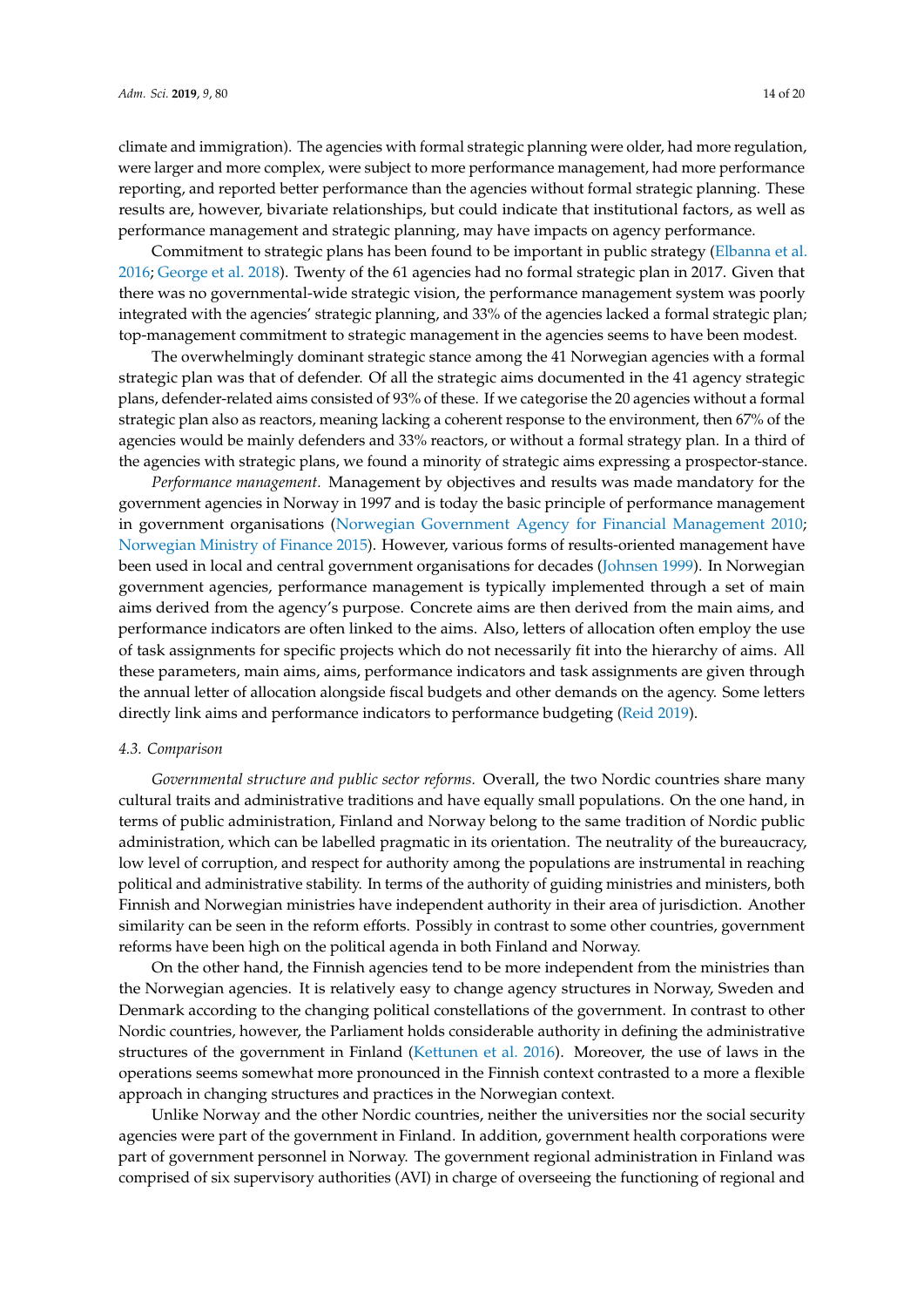local governments, and 15 developmental authorities which were responsible for the advancement of regional sources of livelihood, traffic infrastructure, and protection of the environment. Local government agencies were comprised of 68 units, which included agencies in employment services, magistrates, prosecution authorities, execution authorities, legal aid offices and police departments. There was a tendency to separate the issuing of permits, and the regulatory and inspection duties, to independent agencies in all of the Nordic countries in the 2000s. There was also an overarching aim to clarify internal accountability structures of the Finnish government and the need to adapt to a situation in which there are a variety of public and private providers of public services [\(Kettunen et al.](#page-17-25) [2016\)](#page-17-25).

*Strategic planning.* One main finding of the comparison is that, contrary to expectations, both the Norwegian and the Finnish central government agencies have utilised a rather decentralised strategic management process. However, the origins of the similarity have had divergent roots. In both cases, the annual budget process holds a key role in influencing the strategic management process, which is more or less subordinated to the budget considerations. As for the divergent origins, there is probably a more pronounced emphasis on the performance management in Norway and a more pronounced emphasis on the centralised strategic management in Finland.

Another main finding from the comparisons of the two Nordic countries are the differences in the integration of strategic planning in the central government management system. In Finland, strategic planning is a function supporting (not envisioning) the work of the central agencies, which are defined in the law. Thus, typical strategic management processes, such as organisational structuring and planning, always include a political dimension in Finland. The strategic planning is also, in a way, a subordinate function for financial planning since financial planning (including scanning the environment, forecasting, and evaluating outcomes) is a regulated process and belongs to the budgeting process in Finland. Some of the features of performance management, such as multi-year planning of the agencies, have potential use for strategic management but are not well aligned with the formulation of the Government Programme. In this sense, the performance management procedures have a bottom-up flavour conditioned upon strong, centralised budget control. If the Government Programme continues to gain significance in orienting the operations of the central government, it might replace some of the budget control of the expenses with political control of the operations. In either case, there are tendencies to build a more strategic nexus right at the heart of the political decision-making in the hands of the cabinet of ministers in Finland, possibly becoming more like the strategic vision of the New Zealand model. This development does not promise the agencies more important roles in strategy formulation but emphasises the agencies' roles in implementing strategic directives.

In Norway, it seems, the strategic planning within the central government administration includes the discussion of the agencies and their organisational structures. The performance management also seems to be a more explicit part of the strategic planning process (or vice versa) than in Finland. The strategic planning, however, seems not to be as systematic as in Finland where it was tied strictly to the budget process. The agencies' strategic management, therefore, seems to have been more integrated in the Finnish central government than in the Norwegian central government. The long-term focus of strategic management possibly better suits the Eastern Nordic public management tradition than the Western Nordic tradition, which, in Norway at least in comparison, seems to keep a focus on a one-year financial and performance management cycle, and where the agencies' strategic plans are not (yet) fully integrated into the government's planning system. Therefore, even within a relatively homogenous Nordic context, the design and implementation of strategic planning seems to be related to different public management traditions in Finland and Norway.

*Performance management.* In both countries budgeting and performance management seem to have taken a more dominating role in agency governance than the agencies' strategic planning.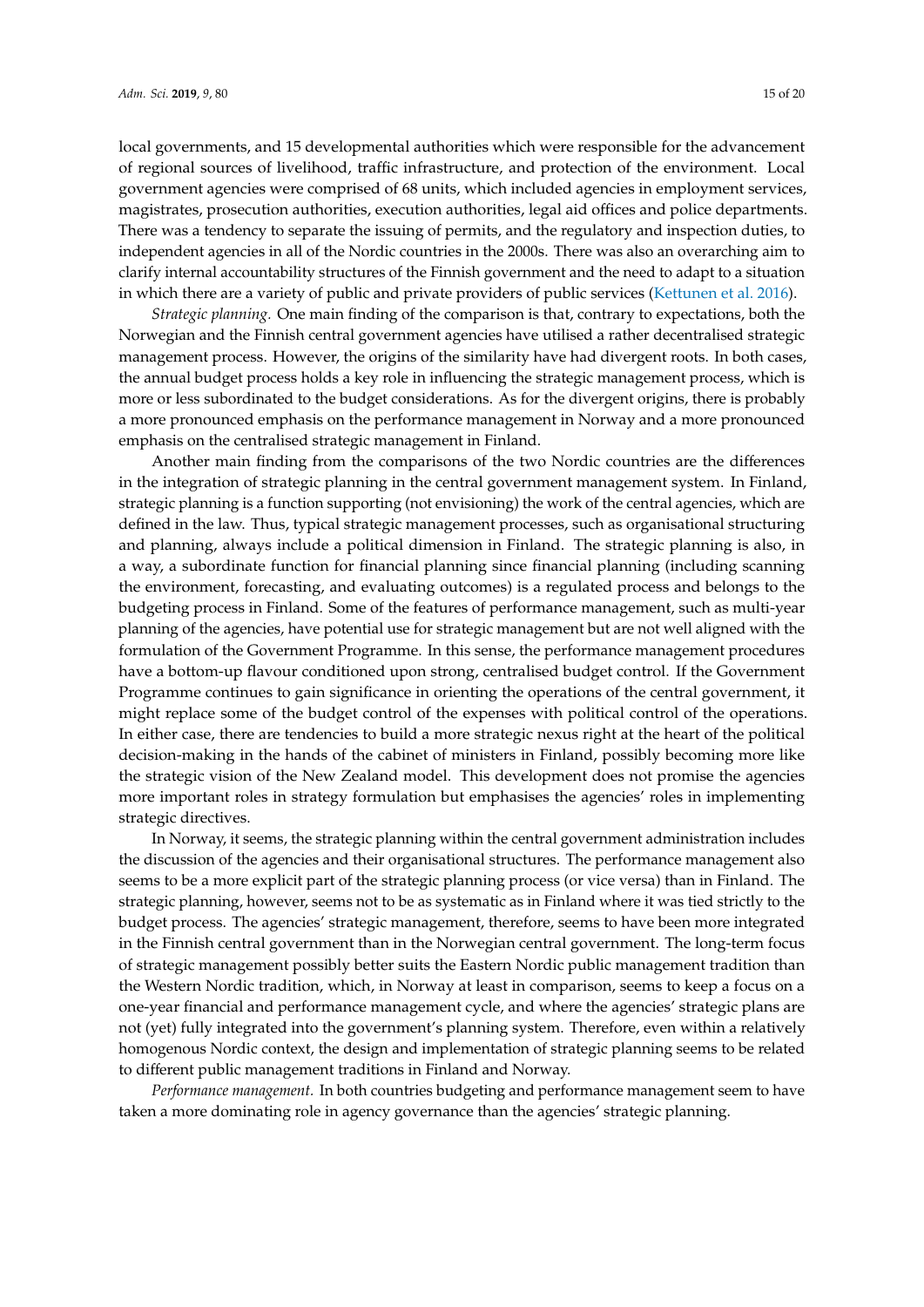#### <span id="page-15-0"></span>**5. Discussion and Conclusions**

The purpose of this article was to analyse the design and implementation of strategic planning in central government agencies in a Nordic context by a comparative case study of two countries representing the Eastern and Western Nordic management traditions. We found that both countries had mandatory strategic planning, as expected for high-intensity, new public management reformers, but, unexpectedly, both countries utilised decentralised strategic planning in the government agencies. The tradition of a strong legal orientation in the public administration in Finland made strategic changes more complicated in Finland than in Norway, and formal, long-term strategic planning in the agencies seemed to have a less prominent role than in the Norwegian agencies, contrary to what we expected based on the emphasis on decentralisation and agency autonomy in the Eastern Nordic public management tradition. In Norway, the Western Nordic public management traditional emphasis on hierarchical governance could be related to the practice of a strong emphasis on agency governance by performance management, but there was also a practice of formally albeit less-binding agency strategic planning.

We agree with [Ferlie and Ongaro](#page-16-15) [\(2015\)](#page-16-15) that context is extraordinarily important in strategically managing organisations. In our attempt to interpret the differences between Finland and Norway's design and implementation of performance management and strategic planning in government agencies, we were driven to use finer distinctions between contexts than those of [Peters and Painter](#page-18-23) [\(2010\)](#page-18-23). Differing public management traditions, some with quite recent developments, might explain the variations within what is considered uniform regions when seen through a wider lens. The variation of findings, both in the empirical studies we have reviewed above and in the comparison of the Finnish and Norwegian cases, underlines the need to further develop the understanding of how strategic planning and performance management are context sensitive.

Our somewhat unexpected findings relative to the Eastern and Western Nordic public management traditions, however, may give rise to a conception that many years of new public management reforms, on top of national practices, have made the "old" Eastern and Western Nordic public management tradition divide obsolete for explaining many current public management practices in the Nordic countries, such as strategic planning and performance management. This resonates with what [Greve et al.](#page-17-15) [\(2019\)](#page-17-15) found in their analysis. The Nordic countries were found to be active reformers resulting in "a layered, complex and hybrid Nordic administrative reform model in which new reform elements are added to existing ones", and which was "more difficult to understand and explain in full" [\(Greve et al.](#page-17-15) [2019,](#page-17-15) p. 10). This conception could moreover imply that also the concept of geography-dependent contextual traditions, such as the Nordic public management tradition, may become awkward to use in empirical studies and could possibly better be replaced by concepts such as "maintainers", "modernisers", "marketisers", and "minimizers" [\(Pollitt and Bouckaert](#page-18-1) [2017\)](#page-18-1), both for organisations at the same level of government and across countries.

The implications of these findings for public sector strategic management theory is that different national public management traditions and performance management regimes impact how strategic planning is designed and utilised in government, also in countries that often are assumed to be distinct from a comparative perspective. The implication for policymakers and practitioners is that these findings are useful in understanding how the national public management tradition shapes the implementation and usage of strategic planning, even though the design of the strategic planning system may have been modelled after standard international templates for strategic management. This knowledge can be used in the future redesign and improved utilisation of the strategic planning systems in government, for example, to mandate agencies that produce formal strategic plans to publish these plans in order to make them publicly accessible and to produce guidelines for formal strategic plans in order to avoid unintended variation.

The present study has some methodological limitations. First, the analysis utilised different data sources. The Norwegian case enjoyed extensive use of primary data collected from the agencies' formal strategic plans. However, in the examination of the Finnish case, there was more reliance on the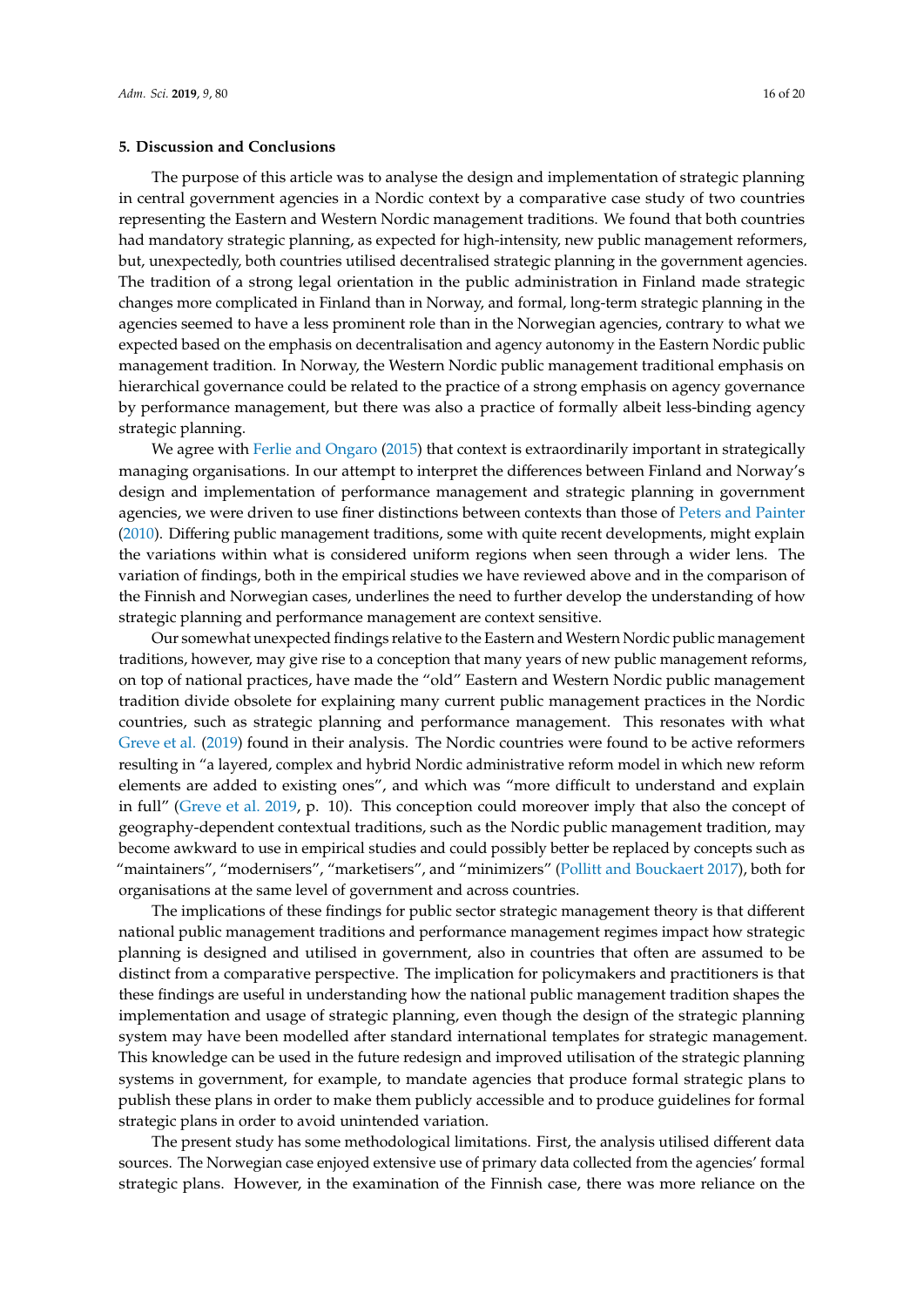documents guiding the strategy process and the reports provided by the civil servants than on the formal strategic plans proper. Second, the analysis has mostly relied on document analysis, which means that strategy content in agencies without formal strategic plans has not been documented. Third, this comparison analysed the design and implementation of strategic planning in the governance system. Analysing agency performance and policy outcomes of the strategic planning was beyond the scope of this article.

This analysis gives rise to several suggestions for future research in comparative research. First, there is a need to study the content of the agencies' strategic plans (such as in Finland) and to study other clues to the strategic content than document analysis for those agencies that lack a formal strategic plan (such as in Norway). Second, there is a need for in-depth studies of how policymakers and managers use strategic plans in policy making and management in different countries. Third, there is a need to explore how strategic planning relates to agency performance and policy outcomes in different contexts.

**Author Contributions:** The authors contributed equally to this article.

**Funding:** This research received no external funding.

**Acknowledgments:** Thanks to Iain Rennie for information regarding the New Zealand model. Thanks also to two anonymous reviewers for very constructive comments to earlier versions of this article.

**Conflicts of Interest:** The authors declare no conflict of interest.

#### **References**

- <span id="page-16-2"></span>Alford, John, and Carsten Greve. 2017. Strategy in the public and private sectors: Similarities, differences and changes. *Administrative Sciences* 7: 35. [\[CrossRef\]](http://dx.doi.org/10.3390/admsci7040035)
- <span id="page-16-14"></span>Askim, Jostein. 2015. The Role of Performance Management in the Steering of Executive Agencies: Layered, Imbedded, or Disjointed? *Public Performance and Management Review* 38: 365–94. [\[CrossRef\]](http://dx.doi.org/10.1080/15309576.2015.1006463)
- <span id="page-16-8"></span>Barzelay, Michel, and C. Campbell. 2003. *Preparing for the Future: Strategic Planning in the U.S. Air Force*. Washington, DC: Brookings Institution Press.
- <span id="page-16-6"></span>Berry, Frances Stokes, and Barton Wechsler. 1995. State agencies' experience with strategic planning: Findings from a national survey. *Public Administration Review* 55: 159–68. [\[CrossRef\]](http://dx.doi.org/10.2307/977181)
- <span id="page-16-3"></span>Boston, Jonathan, and June Pallot. 1997. Linking strategy and performance: Developments in the New Zealand public sector. *Journal of Policy Analysis and Management* 16: 382–404. [\[CrossRef\]](http://dx.doi.org/10.1002/1520-6688(199722)16:3<382::AID-PAM18>3.0.CO;2-S)
- <span id="page-16-13"></span>Boston, Jonathan, John Martin, June Pallot, and Pat Walsh. 1996. *Public Management: The New Zealand Model*. Auckland: Oxford University Press.
- <span id="page-16-12"></span>Boyne, George A., and Richard M. Walker. 2004. Strategy content and public service organizations. *Journal of Public Administration Research and Theory* 14: 231–352. [\[CrossRef\]](http://dx.doi.org/10.1093/jopart/muh015)
- <span id="page-16-5"></span>Bracker, Jeffrey. 1980. The historical development of the strategic management concept. *Academy of Management Review* 5: 219–24. [\[CrossRef\]](http://dx.doi.org/10.5465/amr.1980.4288731)
- <span id="page-16-7"></span>Bruijn, Hans de. 2007. *Managing Performance in the Public Sector*, 2nd ed. London: Routledge.
- <span id="page-16-0"></span>Bryson, John M. 2018. *Strategic Planning for Public and Nonprofit Organizations*, 5th ed. San Francisco: Jossey-Bass.
- <span id="page-16-11"></span>Carrigan, Christopher. 2018. Unpacking the effects of competing mandates on agency performance. *Public Administration Review* 78: 669–83. [\[CrossRef\]](http://dx.doi.org/10.1111/puar.12912)
- <span id="page-16-9"></span>Chun, Young Han, and Hal G. Rainey. 2005. Goal ambiguity in U.S. federal agencies. *Journal of Public Administration Research and Theory* 15: 1–30. [\[CrossRef\]](http://dx.doi.org/10.1093/jopart/mui001)
- <span id="page-16-1"></span>Dooren, Wouter van, Geert Bouckaert, and John Halligan. 2015. *Performance Management in the Public Sector*, 2nd ed. London: Routledge.
- <span id="page-16-10"></span>Elbanna, Said, Rhys Andrews, and Raili Pollanen. 2016. Strategic planning and implementation success in public service organizations: Evidence from Canada. *Public Management Review* 18: 1017–42. [\[CrossRef\]](http://dx.doi.org/10.1080/14719037.2015.1051576)
- <span id="page-16-4"></span>Ervin, Osbin L. 1992. Administration and change: American practices in strategic planning. *International Review of Administrative Sciences* 58: 539–54. [\[CrossRef\]](http://dx.doi.org/10.1177/002085239205800404)
- <span id="page-16-15"></span>Ferlie, Ewan, and Edoardo Ongaro. 2015. *Strategic Management in Public Services Organizations: Concepts, Schools and Contemporary Issues*. London: Routledge.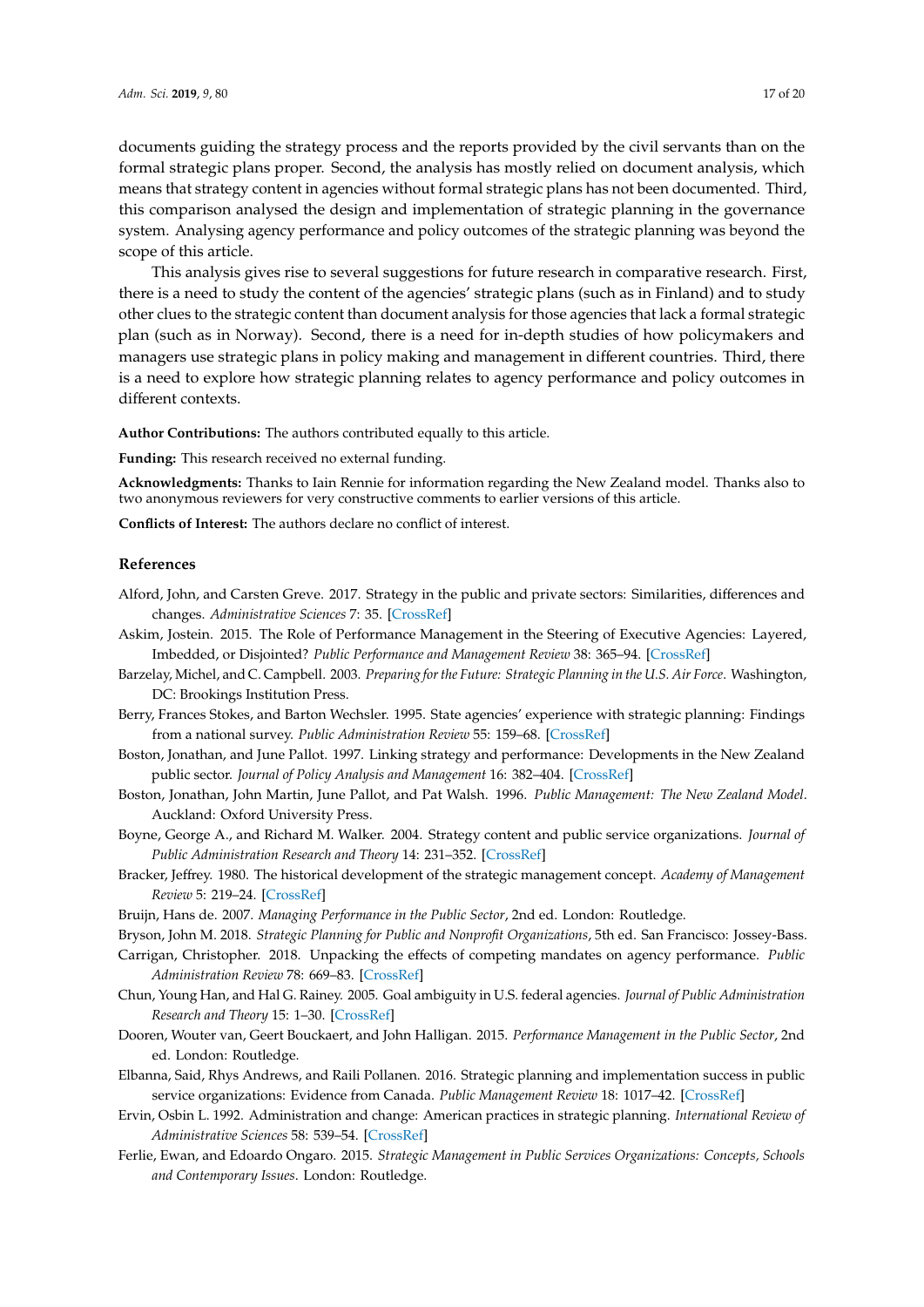- <span id="page-17-20"></span>Finnish Ministry of Finance. 2012. Tulosohjauksen käsikirja. [Conversion Management Handbook]. Helsinki: Ministry of Finance. Available online: https://vm.fi/hallintopolitiikka/[ohjausjarjestelmat](https://vm.fi/hallintopolitiikka/ohjausjarjestelmat/tulosohjaus/tulosohjauksen-kasikirja.)/tulosohjaus/ [tulosohjauksen-kasikirja.](https://vm.fi/hallintopolitiikka/ohjausjarjestelmat/tulosohjaus/tulosohjauksen-kasikirja.) (accessed on 15 August 2019).
- <span id="page-17-18"></span>Finnish Ministry of Finance. 2014. *Keskushallinnon virastorakenneselvitys 2014. [Central Government Agency Structure Survey 2014]*. Helsinki: Valtiovarainministeriö.
- <span id="page-17-1"></span>Fukuyama, Francis. 2014. *Political Order and Political Decay: From the Industrial Revolution to the Globalization of Democracy*. New York: Farrar, Straus and Giroux.
- <span id="page-17-13"></span>George, Bert, and Sebastian Desmidt. 2014. A state of research on strategic management in the public sector: An analysis of the empirical evidence. In *Strategic Management in Public Organizations: European Practices and Perspectives*. Edited by Paul Joyce and Anne Drumaux. New York: Routledge, pp. 151–72.
- <span id="page-17-23"></span>George, Bert, Sebastian Desmidt, Eva Cools, and Anita Prinzie. 2018. Cognitive styles, user acceptance and commitment to strategic plans in public organizations: An empirical analysis. *Public Management Review* 20: 340–59. [\[CrossRef\]](http://dx.doi.org/10.1080/14719037.2017.1285112)
- <span id="page-17-22"></span>Government of Prime Minister Erna Solberg. 2013. The Sundvolden Platform for a Government Formed by the Conservative Party and the Progress Party, Sundvolden, 7 October 2013. Available online: [www.regjeringen.](www.regjeringen.no/contentassets/a93b067d9b604c5a82bd3b5590096f74/politisk_platform_eng.pdf) no/contentassets/[a93b067d9b604c5a82bd3b5590096f74](www.regjeringen.no/contentassets/a93b067d9b604c5a82bd3b5590096f74/politisk_platform_eng.pdf)/politisk\_platform\_eng.pdf (accessed on 15 August 2019).
- <span id="page-17-5"></span>Greve, Carsten, Per Lægreid, and Lise H. Rykkja. 2016. Introduction: The Nordic model in transition. In *Nordic Administrative Reforms: Lessons for Public Management*. Edited by Carsten Greve, Per Lægreid and Lise H. Rykkja. London: Palgrave Macmillan, pp. 1–21.
- <span id="page-17-17"></span><span id="page-17-15"></span>Greve, Carsten, Niels Ejersbo, Per Lægreid, and Lise H. Rykkja. 2019. Unpacking Nordic administrative reforms: Agile and adaptive governments. *International Journal of Public Administration*. [\[CrossRef\]](http://dx.doi.org/10.1080/01900692.2019.1645688)
- <span id="page-17-12"></span>Van Gunsteren, Herman R. 1976. *The Quest for Control: A Critique of the Rational-Central-Rule Approach in Public A*ff*airs*. London: John Wiley and Sons.
- <span id="page-17-0"></span>Hansen, Jesper Rosenberg, and Ewan Ferlie. 2016. Applying strategic management theories in public sector organizations: Developing a Typology. *Public Management Review* 18: 1–19. [\[CrossRef\]](http://dx.doi.org/10.1080/14719037.2014.957339)
- <span id="page-17-2"></span>Hood, Christopher. 1995. The new public management in the 1980s: Variations on a theme. *Accounting, Organizations and Society* 20: 93–109. [\[CrossRef\]](http://dx.doi.org/10.1016/0361-3682(93)E0001-W)
- <span id="page-17-11"></span><span id="page-17-4"></span>Hood, Christopher. 1998. *The Art of the State: Culture, Rhetoric, and Public Management*. London: Clarendon Press.
- Horn, Murray J. 1995. *The Political Economy of Public Administration: Institutional Choice in the Public Sector*. Cambridge: Cambridge University Press.
- <span id="page-17-8"></span>Johanson, Jan-Erik. 2009. Strategy formation in public agencies. *Public Administration* 87: 872–91. [\[CrossRef\]](http://dx.doi.org/10.1111/j.1467-9299.2009.01767.x)
- <span id="page-17-14"></span>Johanson, Jan-Erik. 2019. *Strategy Formation and Policy Making in Government*. Cham: Palgrave Macmillan.
- <span id="page-17-19"></span>Johanson, Jan-Erik, Elias Pekkola, and Päivi Husman. 2017. Government programme as a strategy—The Finnish experience. *Administrative Sciences* 7: 16. [\[CrossRef\]](http://dx.doi.org/10.3390/admsci7020016)
- <span id="page-17-24"></span>Johnsen, Åge. 1999. Implementation mode and local government performance measurement: A Norwegian experience. *Financial Accountability and Management* 15: 41–66. [\[CrossRef\]](http://dx.doi.org/10.1111/1468-0408.00073)
- <span id="page-17-25"></span><span id="page-17-3"></span>Joyce, Paul. 2017. *Strategic Leadership in the Public Services*, 2nd ed. London: Routledge.
- Kettunen, Pekka, Siv Sandberg, and Cecilia Fredriksson. 2016. *Eurooppalaiset hallintojärjestelmät vertailussa. [A comparison of European state administration systems.] Valtioneuvoston selvitys 37*/*2016*. Helsinki: Valtioneuvosto kanslia [Prime Minister's Office].
- <span id="page-17-21"></span><span id="page-17-16"></span>Krippendorff, Klaus. 2019. *Content Analysis: An Introduction to Its Methodology*, 4th ed. Thousand Oaks: Sage.
- Lægreid, Per, Paul G. Roness, and Kristin Rubecksen. 2006. Performance management in practice: The Norwegian way. *Financial Accountability and Management* 22: 251–70. [\[CrossRef\]](http://dx.doi.org/10.1111/j.0267-4424.2006.00402.x)
- <span id="page-17-7"></span>Llewellyn, Sue, and Emma Tappin. 2003. Strategy in the public sector: Management in the wilderness. *Journal of Management Studies* 40: 955–82. [\[CrossRef\]](http://dx.doi.org/10.1111/1467-6486.00366)
- <span id="page-17-6"></span>McHugh, Marie. 1997. Trouble in paradise: Disintegrated strategic change within a government agency. *International Journal of Public Sector Management* 10: 433–43. [\[CrossRef\]](http://dx.doi.org/10.1108/09513559710190807)
- <span id="page-17-10"></span>Meier, Kenneth J., Laurence J. O'Toole Jr., George A. Boyne, and Richard M. Walker. 2007. Strategic management and the performance of public organizations: Testing venerable ideas against recent theories. *Journal of Public Administration Research and Theory* 17: 357–77. [\[CrossRef\]](http://dx.doi.org/10.1093/jopart/mul017)
- <span id="page-17-9"></span>Miles, Raymond E., and Charles C. Snow. 1978. *Organizational Strategy, Structure, and Process*. New York: McGraw-Hill.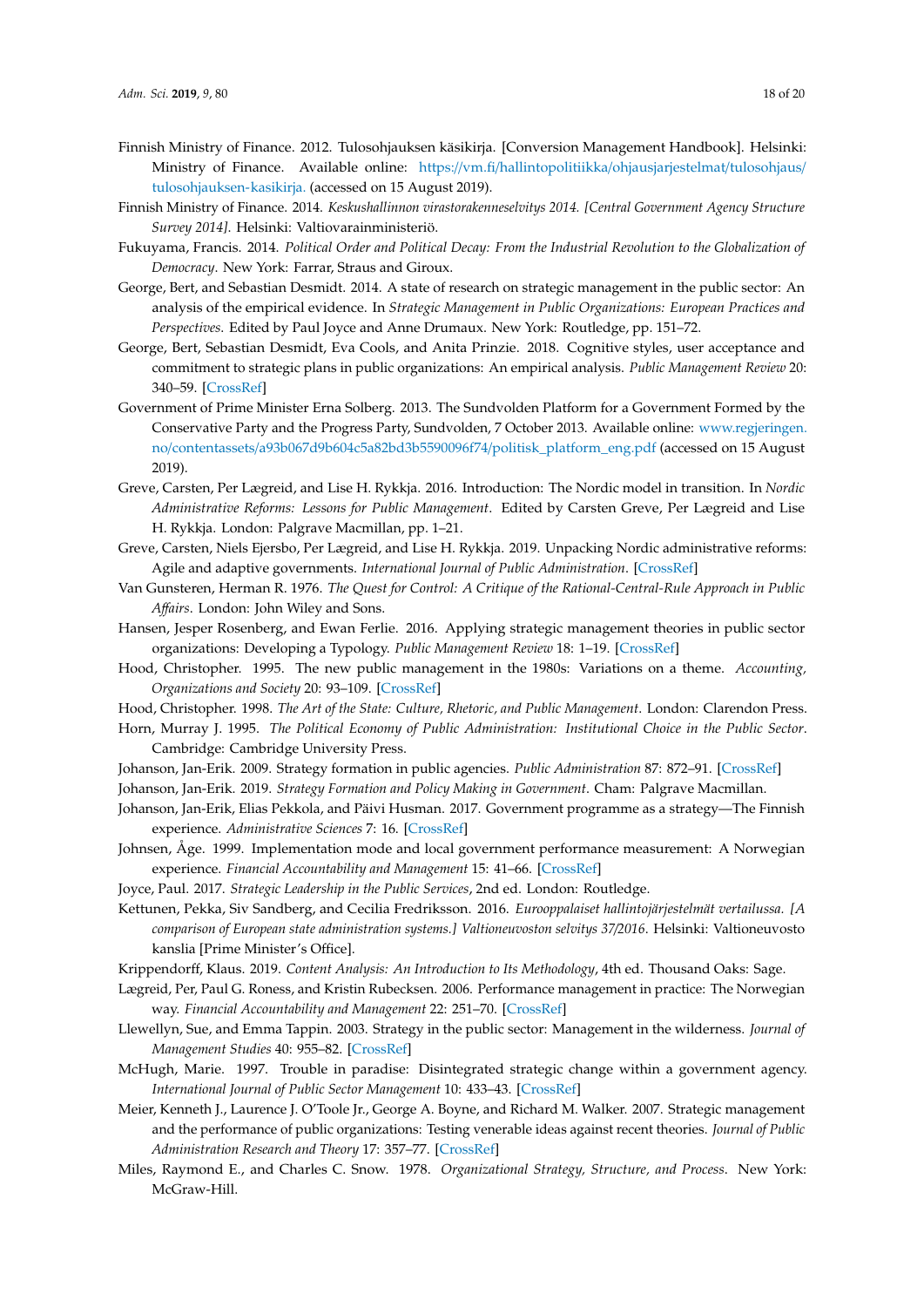<span id="page-18-13"></span>Mintzberg, Henry. 1994. *The Rise and Fall of Strategic Planning*. New York: Prentice Hall.

- <span id="page-18-4"></span>Moore, Mark H. 1995. *Creating Public Value: Strategic Management in Government*. Cambridge: Harvard University Press.
- <span id="page-18-6"></span>Moynihan, Donald P. 2008. *The Dynamics of Performance Management: Constructing Information and Reform*. Washington, DC: Georgetown University Press.
- <span id="page-18-5"></span>Mulgan, Geoff. 2009. *The Art of Public Strategy: Mobilizing Power and Knowledge for the Common Good*. Oxford: Oxford University Press.
- <span id="page-18-22"></span>Norwegian Government Agency for Financial Management. 2010. *Veileder: Resultatmåling. Mål- og resultatstyring i staten. [Guide: Performance Measurement. Management by Objectives and Performance Management in Government]*. Oslo: Senter for økonomistyring i staten.
- <span id="page-18-20"></span>Norwegian Government Agency for Financial Management. 2018. *Veiledningsnotat—Årsrapport for statlige virksomheter. [Annual Reporting for Government Agencies: A Guideline]*. Oslo: Direktoratet for økonomistyring.
- <span id="page-18-19"></span>Norwegian Ministry of Finance. 2011. *Veileder i etatsstyring. [Guideline for Agency Governance]*. Oslo: Finansdepartementet.
- <span id="page-18-21"></span>Norwegian Ministry of Finance. 2015. *Reglement for økonomistyring i staten. Bestemmelser om økonomistyring i staten. [Regulations for Management Control in Government]*. Oslo: Finansdepartementet.
- <span id="page-18-18"></span>NSD. 2018. Forvaltningsorgan fordelt på tilknytningsform—per 01.01.2017. [Governmental agencies by affiliation]. Bergen: NSD Norwegian Centre for Research Data. Available online: http://[www.nsd.uib.no](http://www.nsd.uib.no/polsys/data/forvaltning/forvaltningsenhetsliste?y=2017&m=1&d=1&t=20)/polsys/data/ forvaltning/[forvaltningsenhetsliste?y](http://www.nsd.uib.no/polsys/data/forvaltning/forvaltningsenhetsliste?y=2017&m=1&d=1&t=20)=2017&m=1&d=1&t=20 (accessed on 7 November 2018).
- <span id="page-18-2"></span>Öberg, Shirin Ahlbäck, and Helena Wockelberg. 2016. Nordic administrative heritages and contemporary institutional design. In *Nordic Administrative Reforms: Lessons for Public Management*. Edited by Carsten Greve, Per Lægreid and Lise H. Rykkja. London: Palgrave Macmillan, pp. 57–78.
- <span id="page-18-15"></span>Olsen, Johan P. 1996. Norway: Slow learner—Or another triumph of the tortoise? In *Lessons from Experience. Experiential Learning in Administrative Reforms in Eight Democracies*. Edited by Johan P. Olsen and B. Guy Peters. Oslo: Scandinavian University Press, pp. 180–213.
- <span id="page-18-11"></span>Ongaro, Edoardo, and Ewan Ferlie. 2019. Exploring strategy-making in 'non-new public management' public services settings: The case of European Union agencies. *Administrative Sciences* 9. [\[CrossRef\]](http://dx.doi.org/10.3390/admsci9010023)
- <span id="page-18-12"></span>Pasha, Obed Q., Theodore H. Poister, and Lauren Hamilton Edwards. 2018. Mutual relationship of strategic stances and formulation methods, and their impacts on performance in public local transit agencies. *Administration and Society* 50: 884–910. [\[CrossRef\]](http://dx.doi.org/10.1177/0095399715587524)
- <span id="page-18-8"></span>Peters, B. Guy. 2008. The Napoleonic tradition. *The International Journal of Public Sector Management* 21: 118–32. [\[CrossRef\]](http://dx.doi.org/10.1108/09513550810855627)
- <span id="page-18-23"></span>Peters, B. Guy, and Martin Painter. 2010. *Tradition and Public Administration*. Basingstoke: Palgrave Macmillan.
- <span id="page-18-0"></span>Poister, Theodore H. 2010. The future of strategic planning in the public sector: Linking strategic management and performance. *Public Administration Review* 70: 246–54. [\[CrossRef\]](http://dx.doi.org/10.1111/j.1540-6210.2010.02284.x)
- <span id="page-18-14"></span>Poister, Theodore H., David W. Pitts, and Lauren Hamilton Edwards. 2010. Strategic management research in the public sector: A review, synthesis and future directions. *American Review of Public Administration* 40: 522–45. [\[CrossRef\]](http://dx.doi.org/10.1177/0275074010370617)
- <span id="page-18-7"></span>Pollanen, Raili, Ahmed Abdel-Maksoud, Said Elbanna, and Habib Mahama. 2017. Relationships between strategic performance measures, strategic decision making, and organizational performance: Empirical evidence from Canadian public organizations. *Public Management Review* 19: 725–46. [\[CrossRef\]](http://dx.doi.org/10.1080/14719037.2016.1203013)
- <span id="page-18-1"></span>Pollitt, Christopher, and Geert Bouckaert. 2017. *Public Management Reform: A Comparative Analysis—Into The Age of Austerity*, 4th ed. Oxford: Oxford University Press.
- <span id="page-18-10"></span>Proeller, Isabella. 2007. *Strategic Management for the State: International Approaches in Comparison*. Gütersloh: Bertelsmann Foundation.
- <span id="page-18-16"></span>Rapley, Tim. 2007. *Doing Conversation, Discourse and Document Analysis*. London: Sage.
- <span id="page-18-17"></span>Reid, Stephen Affleck. 2019. Strategic Management and Performance Management in Government Agencies. Master's Thesis, Oslo Metropolitan University, Oslo, Norway.
- <span id="page-18-9"></span>Roberts, Nancy. 2000. The synoptic model of strategic planning and the GPRA: Lacking a good fit with the political context. *Public Productivity and Management Review* 23: 297–311. [\[CrossRef\]](http://dx.doi.org/10.2307/3380721)
- <span id="page-18-3"></span>Ronda-Pupo, Guillermo Armando, and Luis Ángel Guerras-Martin. 2012. Dynamics of the evolution of the strategy concept 1962–2008: A co-word analysis. *Strategic Management Journal* 33: 162–88. [\[CrossRef\]](http://dx.doi.org/10.1002/smj.948)